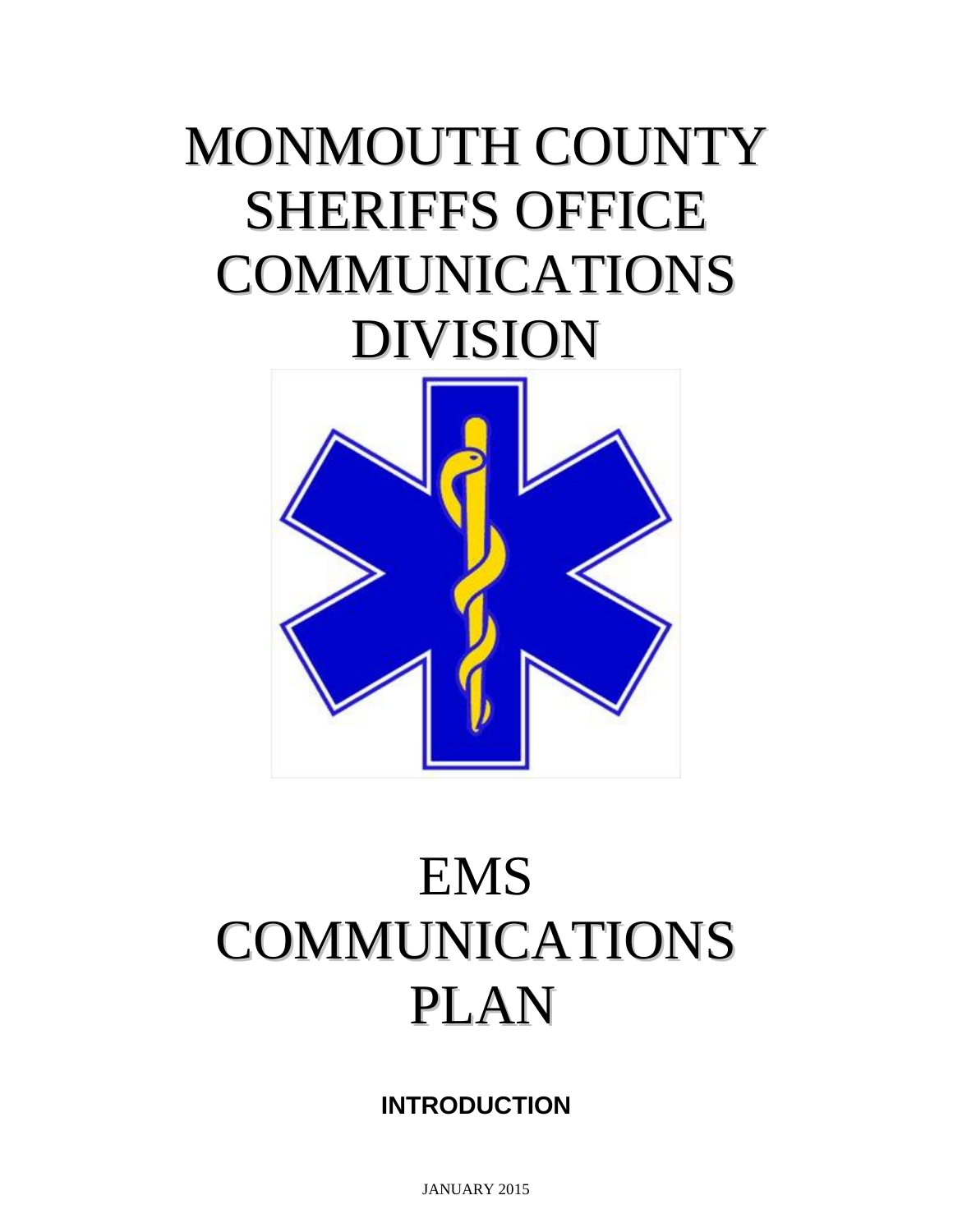Within Monmouth County fifty-eight volunteer first aid squad's, and eight paid municipal squads provide basic life support and emergency medical services (EMS) and transportation of patients. The Communications Division of the Monmouth County Sheriffs Office acts as the Public Safety Answering Point (PSAP) for forty-five communities, two college campuses, two military installations, and one National Park within the county. Emergency calls are received via 9-1-1 and relayed to local communications centers for dispatch, while twenty-eight squads are directly dispatched by Monmouth County.

The Communications Division of the Monmouth County Sheriffs Office also acts as the coordination point for mutual aid resources. Mutual aid plans have been developed by the County EMS Coordinators in conjunction with Monmouth County's First Aid Squads, and will be implemented as needed by the respective squads, EMS Coordinators, and/or emergency management coordinators.

Effective communications, in large or small emergencies, eliminate confusion, move resources efficiently, provide a professional response, and ensure appropriate patient care, there by reducing the loss of life. When an emergency occurs, requiring mutual aid resources, local dispatch centers may become deluged with radio transmissions and telephone calls. This often overwhelms the local centers, and may cause a delayed response or a forgotten message. Also, local centers often do not have the ability to communicate with the various agencies responding to the mutual aid call, further complicating the situation.

True mutual aid is not accomplished by randomly calling for assistance from bordering agencies. Instead, a coordinated response of pre-planned units is the only way to efficiently provide service and eliminate stripping areas of emergency service. Communities faced with a major emergency, or situations that potentially create the movement of many units, must be controlled from the onset. The most effective way to provide these services is for a centralized communications center to coordinate the movement of this equipment in cooperation with the Counties EMS Coordinators.

Monmouth County's EMS Coordinator and Deputy Coordinator are assigned as part of Monmouth County's Office of Emergency Management. These coordinators work closely with the Office of Emergency Management in the planning and implementation of Monmouth County's disaster plans. These coordinators also assist Monmouth County's Homeland Security Team in preparing our county for acts of terrorism, and other major incidents. Additionally, the County EMS Coordinator and Deputy EMS Coordinator participate in statewide EMS Planning Initiatives with the other counties, as well as the New Jersey EMS Task Force.

Enclosed are radio procedures and mutual aid guidelines that should be followed by all BLS and ALS agencies, on an emergency, as well as routine basis.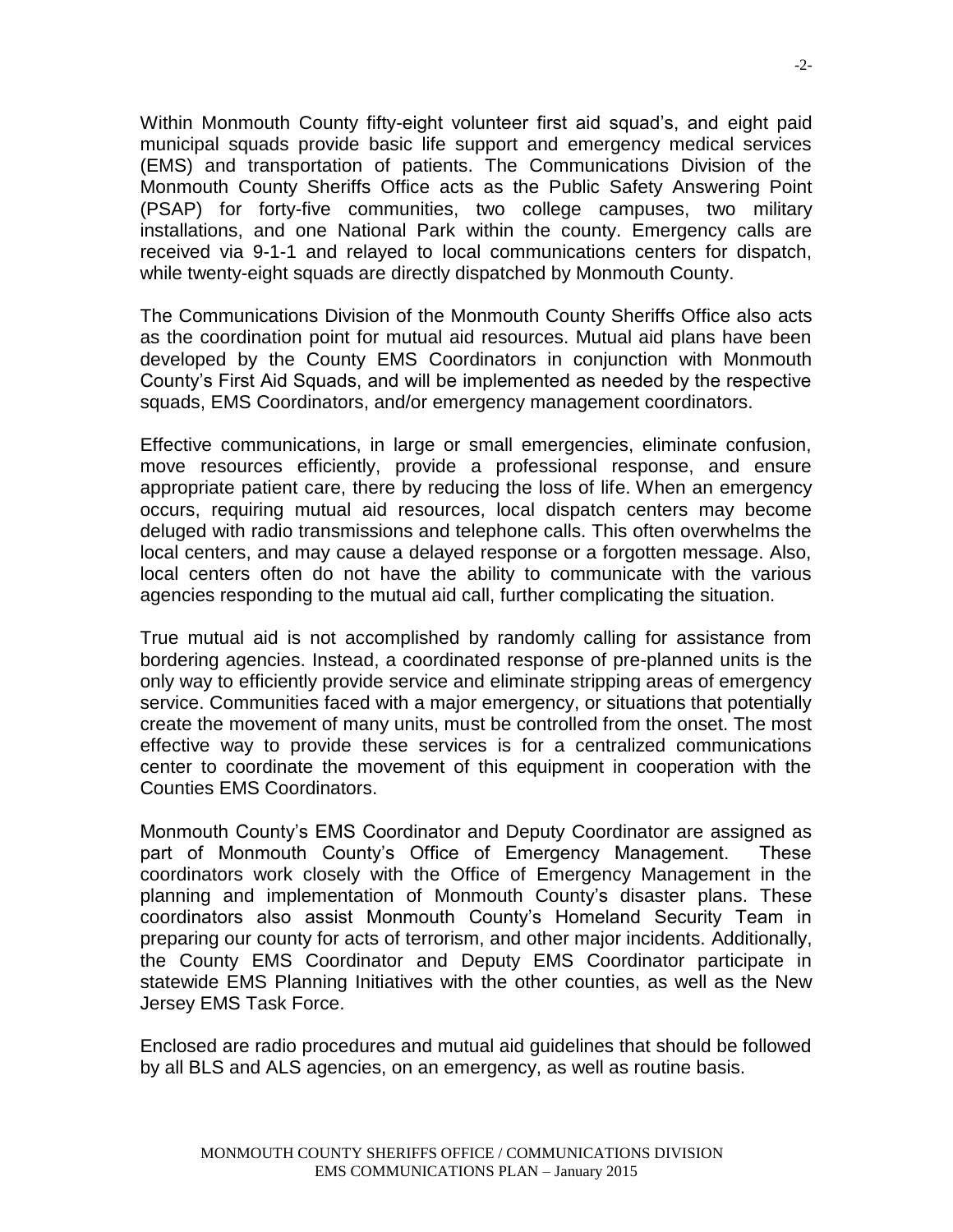### **COUNTY WIDE RADIO CHANNELS**

#### **MONMOUTH EMS 1 155.175**

Activation of alerting systems by Monmouth County County and District Mobilization EMS Coordinators Ambulance to County MICU to County

*\*\*\*\*\*\*Note – Ambulances and Paramedics shall restrict radio communications on this channel to emergencies only, and there shall be no transmissions between field units on this channel. EMS 3 should be used for all other communications.*

|                          | <b>MONMOUTH EMS 2 (HEAR System)</b><br>Ambulance to Hospital<br>County to Hospital<br><b>Hospital to County</b><br><b>Hospital to Hospital</b> | 155.340 |
|--------------------------|------------------------------------------------------------------------------------------------------------------------------------------------|---------|
| <b>MONMOUTH EMS 3</b>    | Ambulance to Ambulance (statewide use)<br>Ambulance to MICU<br><b>Mutual Aid Communications</b>                                                | 155.280 |
| <b>MONMOUTH EMS 5</b>    | <b>Tinton Falls EMS Dispatch</b><br><b>Tinton Falls EMS Communications</b>                                                                     | 155.325 |
| <b>NEPTUNE EMS LOCAL</b> | Neptune EMS Dispatch<br><b>Neptune EMS Communications</b>                                                                                      | 159.450 |
|                          | <b>A.N.S.W.E.R. OPERATIONS</b><br><b>Regional Water Rescue Dispatch</b><br><b>Regional Water Rescue Operations</b>                             | 155.355 |
| <b>SOUTH DISPATCH</b>    | Avon / Neptune City EMS Dispatch<br>Avon / Neptune City EMS Operations                                                                         | 159.180 |
| <b>SPEN4</b>             | $\Lambda$ . cicle la la Ctata Caustu and Lazal Dublic Cafatu $\Lambda$ ass                                                                     | 153.785 |

Available to State, County, and Local Public Safety Agencies. To include: Fire, Emergency Medical, and Emergency Management. It provides a common radio channel between Law Enforcement and other Public Safety Agencies.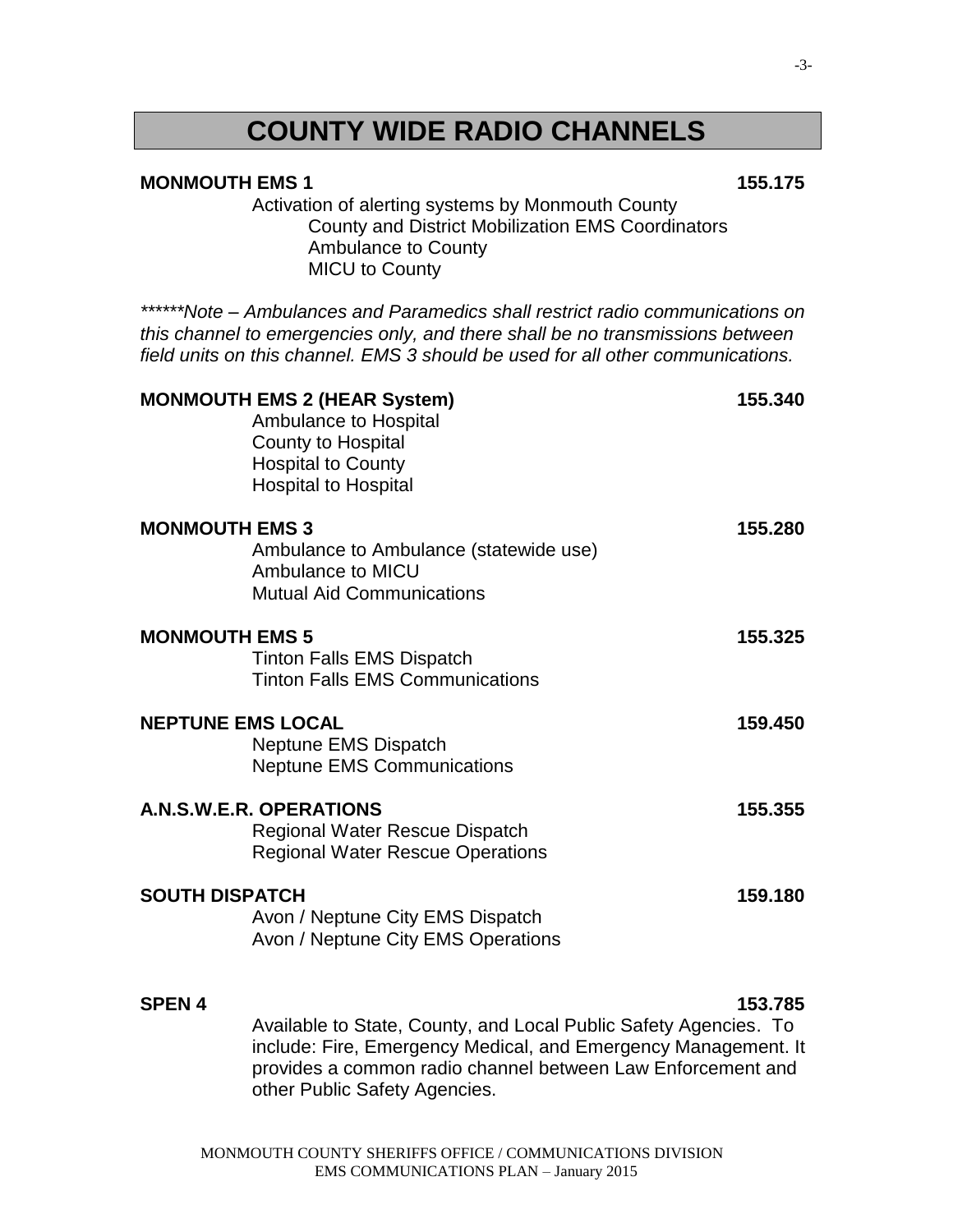#### **UTAC 6 and UTAC 22 471.3875**

Available to Monmouth County Communications Dispatch and the EMS Coordinators for Communication between Monmouth County and the EMS coordinators. This channel is not available to individual squads and officers.

#### **State 800 Mhz EMS Radio**

Available only to New Jersey State Police, County, paramedic and hospital dispatch centers and EMS Mobilization Coordinators for disaster coordination and communication. This channel is not available to individual squads and officers.

#### **NJICS Interoperability Frequencies**

**These frequencies will be available for use by local and county agencies on an as needed basis, and only when assigned by the Coordinators or the County.**

| <b>VHF</b> | $VCALL - 155.7525$ (Simplex)                     | <b>County EMS Staff</b>          |
|------------|--------------------------------------------------|----------------------------------|
|            | <b>VTAC 1 – 151.1375 (Simplex)</b>               | 1 <sup>st</sup> District Squads  |
|            | <b>VTAC 2 - 154-4525 (Simplex)</b>               | 11 <sup>th</sup> District Squads |
|            | <b>VTAC 3 - 158.7375 (Simplex)</b>               | 16 <sup>th</sup> District Squads |
|            | <b>VTAC 4 - 159.4725 (Simplex)</b>               | 23 <sup>rd</sup> District Squads |
| шис        | $IIPAll$ $AE2$ $2425$ $DI$ $456$ $7$ $(Simplay)$ |                                  |

- **UHF UCALL –** 453.2125 PL 156.7 (Simplex) **UTAC 1** – 453.4625 PL 156.7 (Simplex) Morris County Repeated **UTAC 2** – 453.7125 PL156.7 (Simplex) **UTAC 3** – 453.8625 PL 156.7 (Simplex) Morris County Repeated **UTAC 6** -471.3875 **UTAC 22**- 471.3875
- Monmouth EMS 1 and EMS 3 are equipped with continuous tone code squelch, (CTCSS) The code 151.4 or Motorola Code 5z is used. Access to all EMS channels can also be acquired by encoding 6300 on an EMS radio touch pad or dial.
- The only base station on EMS 1 and EMS 3 shall be located at the Monmouth County Sheriffs Office Communications Center. Hospitals and the Monmouth County Communications Center will have a base station on EMS 2.There shall be no fixed base stations on SPEN 4 (EMS 4)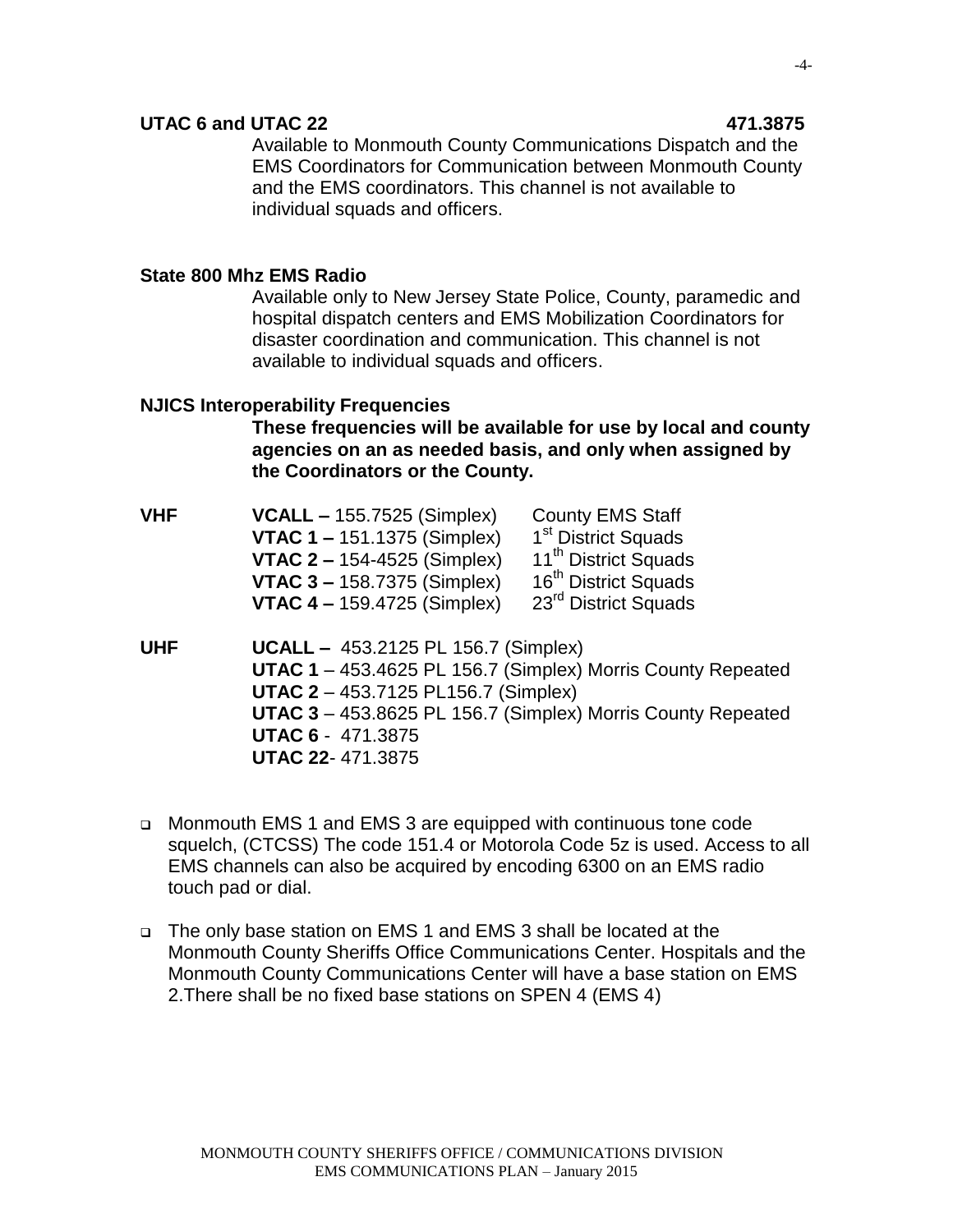### **RADIO PROCEDURES**

 When calling Monmouth County on an EMS channel, address the County with the appropriate EMS channel number and your county radio ID number:

Example: Monmouth EMS 1 from 1557

- EMS channels shall be used only to transmit communications essential to related activities.
- □ F.C.C. rules and regulations shall be followed at all times.
- □ All communications are to be professional, brief, and to the point.
- Phrases such as thank you, please, when you have a minute, etc. are unnecessary and are not to be used.
- □ Never transmit a person's first name or nickname. If it is necessary to identify someone on the air, transmit their rank and last name,

Example: Captain Jones.

- □ Maintain radio silence when:
	- □ When within 200 yards of a suspected explosive device.
	- A transmission will interfere with another already in progress.
	- □ A SIGNAL ONE-ONE-ONE has been transmitted.
	- **Q** Advised to stand by.
- Communications on EMS channels shall be limited to:
	- □ Calls for service
	- □ Unit transient status
	- □ Communications essential to normal EMS operations.
- Messages are classified in two categories, Urgent and Routine, with priority in that order. The radio operator shall determine the priority of all radio calls. When a unit is calling to report an emergency, transmit EMERGENCY after transmitting the channel and unit number.

Example: Monmouth EMS 1 from 32-57 EMERGENCY

#### **URGENT CALLS**

Dispatch and emergency status Emergency Messages

#### **ROUTINE CALLS**

Radio Checks Unit non-emergency status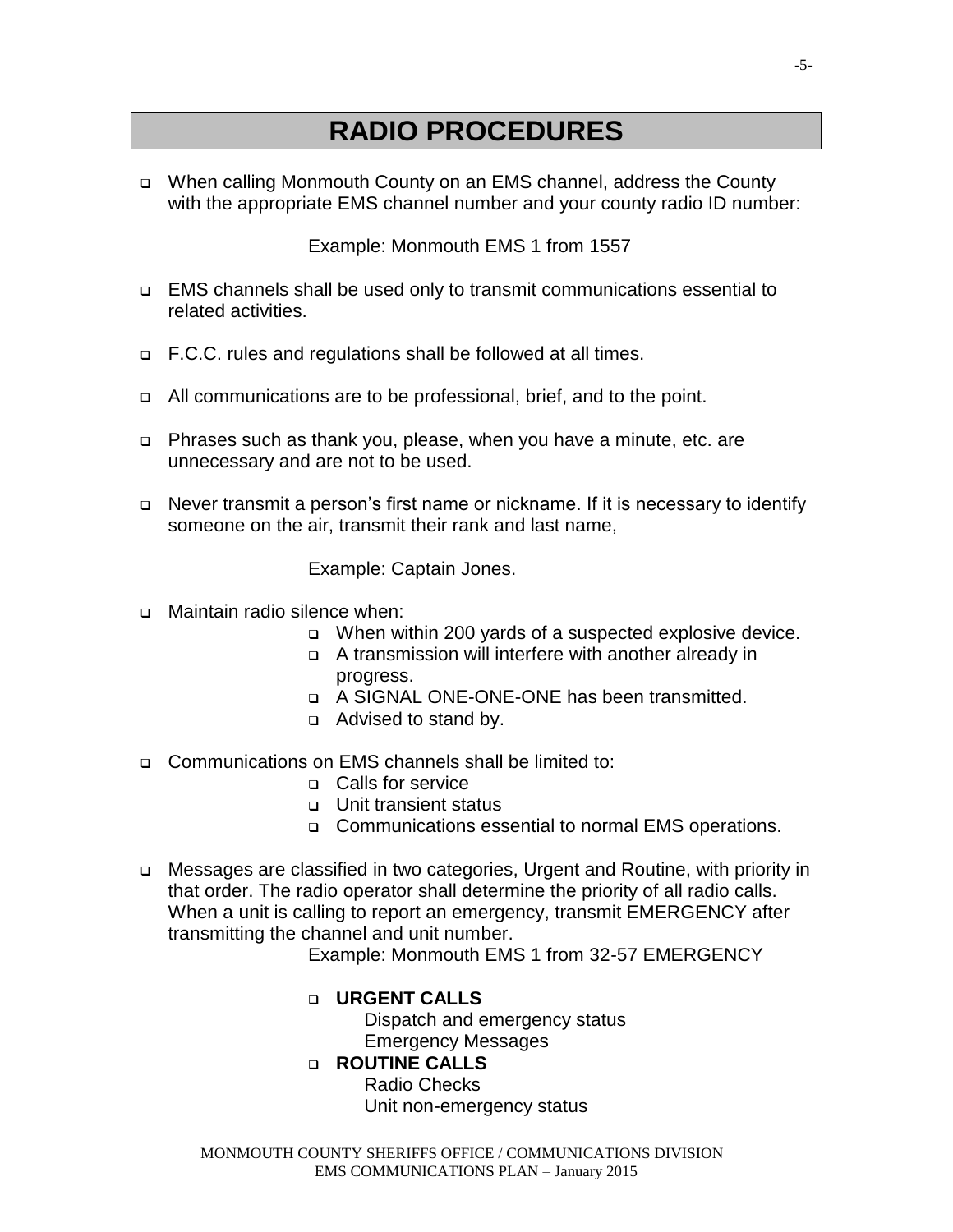- □ The use of slang, cursing, or laughing on the air is prohibited.
- Questions concerning procedures are not to be discussed over the air. If a procedure must be clarified, use a telephone.
- All radio calls will receive immediate attention.
- When dispatching a call for service, or requesting assistance to an incident always give a cross street.
- □ Ten Codes or signals shall not to be used on Monmouth County EMS Channels. Use plain English:
	- Example 1557 In Service (not 1557 10-8)

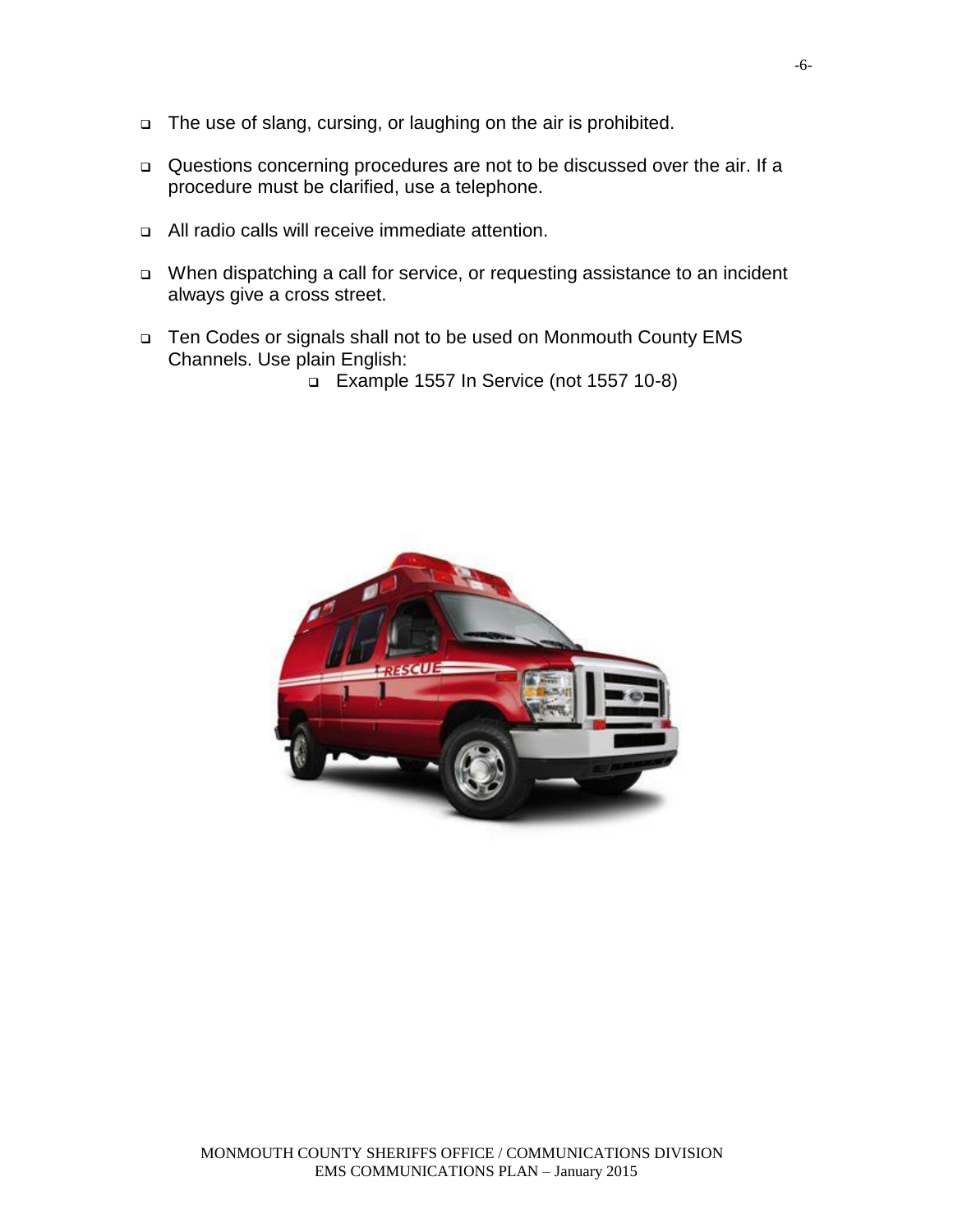### **MONMOUTH COUNTY NUMBER SYSTEM**

□ Monmouth County utilizes a unique radio numbering system that identifies the town or agency and unit type. The number may be a four or five digit type.

| 37          |              | 56               |
|-------------|--------------|------------------|
| Town/Agency | Organization | <b>Unit Type</b> |

- The first two digits identify the town or agency. The third digit, 37 **2** 56, this is the organization identifier, and the last two identify the unit type.
- $\Box$  Each squad is identified by a four digit number in which the first two numbers identify the town or agency, **25**21, (Long Branch), and the last two digits identify the squad, 25**21**, (Long Branch First Aid Squad), 25**22**, (Elberon First Aid Squad). When transmitting a squad number transmit as:

**Twenty-five twenty-one;** not Two – Five – Two – One.

| <b>Municipal</b> |                |                |                                                                    |
|------------------|----------------|----------------|--------------------------------------------------------------------|
| <b>Code</b>      | <b>Station</b> | Unit           | <b>Designates</b>                                                  |
| XX               |                |                | Municipality                                                       |
|                  | $1 - 8$        |                | <b>Station Code</b>                                                |
|                  | 9              |                | <b>Emergency Mgt</b>                                               |
|                  |                | 50             | Captain / Chief Officer                                            |
|                  |                | 51             | Lieutenant / 2nd in Command                                        |
|                  |                | 52             | Lieutenant / 3rd in Command                                        |
|                  |                | 53             | Sgt / 4th in Command                                               |
|                  |                | 54             | Sgt / 5th in Command                                               |
|                  |                | 55             | First Response Vehicle - non-transport                             |
|                  |                | 56             | Ambulance                                                          |
|                  |                | 57             | Ambulance                                                          |
|                  |                | 58             | Ambulance                                                          |
|                  |                | 59             | Ambulance                                                          |
|                  |                | 60             | Ambulance                                                          |
|                  |                | 61             | Ambulance                                                          |
|                  |                | 62             | Ambulance                                                          |
|                  |                | 63             | Ambulance                                                          |
|                  |                | 64             | Ambulance / Rescue                                                 |
|                  |                | 65             | Rescue / Non-Transport                                             |
|                  | M              |                | <b>Marine Based Unit</b>                                           |
|                  |                | 1              | Motorized Rescue Boat - Ocean / River - over 21'                   |
|                  |                | $\overline{c}$ | Motorized Rescue Boat - Ocean / River - over 21'                   |
|                  |                | 3              | Motorized Rescue Boat - Ocean / River - over 21'                   |
|                  |                | 4              | Motorized Rescue Boat - Ocean / River - over 21'                   |
|                  |                | 5              | Motorized Rescue Boat - Ocean / River - over 21'                   |
|                  |                | 6              | Motorized Rescue Boat - Ocean / River - under 21' - includes PWC's |
|                  |                | $\overline{7}$ | Motorized Rescue Boat - Ocean / River - under 21' - includes PWC's |
|                  |                | 8              | Motorized Rescue Boat - Ocean / River - under 21' - includes PWC's |
|                  |                | 9              | Motorized Rescue Boat - Ocean / River - under 21' - includes PWC's |
|                  |                | 10             | Motorized Rescue Boat - Ocean / River - under 21' - includes PWC's |
|                  |                | 11             | Motorized Rescue Boat - Ocean / River - under 21' - includes PWC's |
|                  |                | 12             | Motorized Rescue Boat - Ocean / River - under 21' - includes PWC's |
|                  |                |                |                                                                    |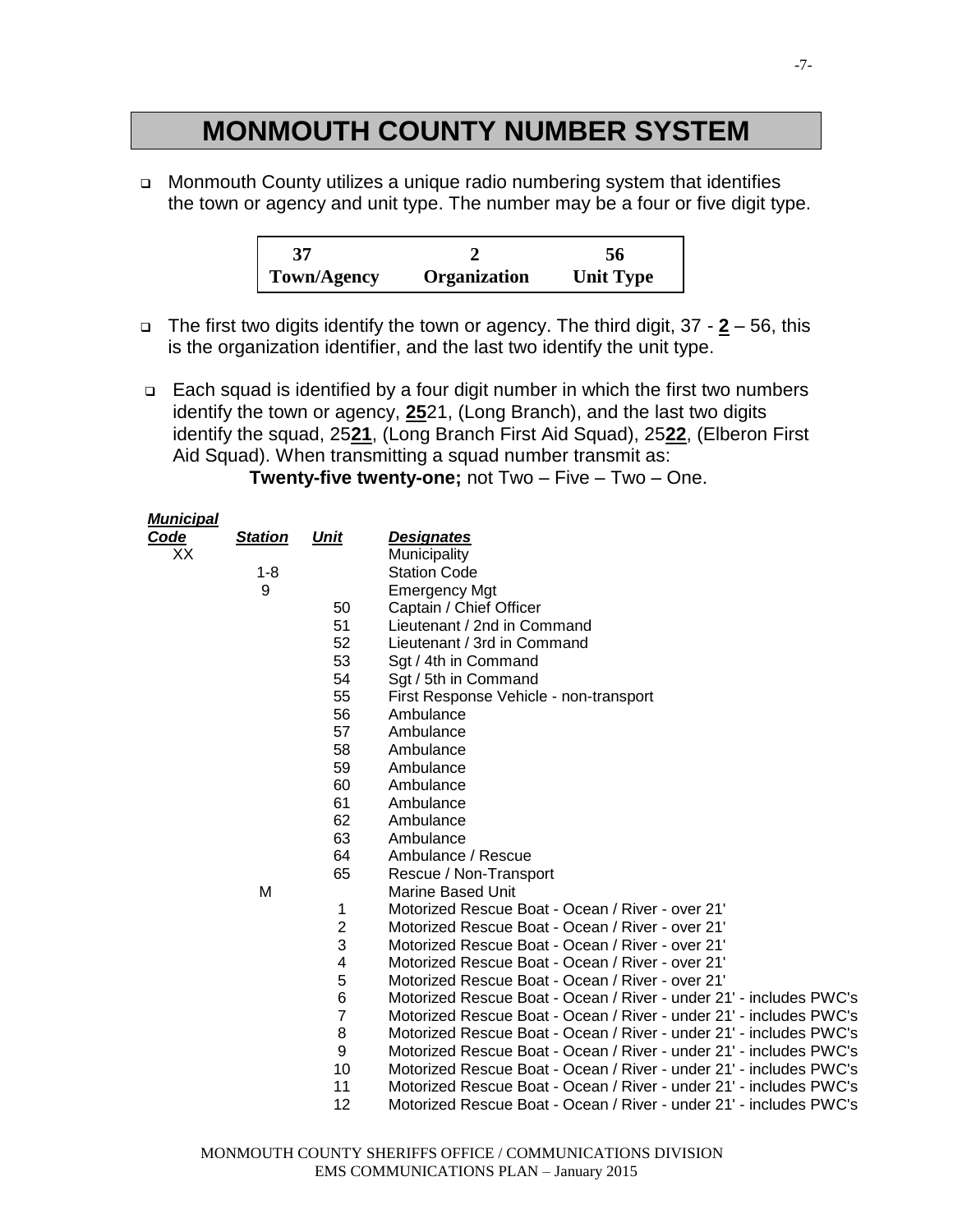| 15 | Command Unit / Mobile EOC               |
|----|-----------------------------------------|
| 16 | Command Unit / Mobile EOC               |
| 17 | Command Unit / Mobile EOC               |
| 18 | Command Unit / Mobile EOC               |
| 19 | Command Unit / Mobile EOC               |
| 20 | Special Services Unit - Lighting        |
| 21 | Special Services Unit - Lighting        |
| 22 | Special Services Unit - SCUBA           |
| 23 | Special Services Unit - SCUBA           |
| 24 | Special Services Unit - SCUBA           |
| 25 | Special Services Unit - MCI (Motorized) |
| 26 | Special Services Unit - MCI (Motorized) |
| 27 | <b>Special Services Unit - MCI</b>      |
|    |                                         |

- 
- Special Services Unit MCI Special Services Unit - Other

P Designates Portable Unit

- Non-Motorized Portable Unit
- 7 Non-Motorized Portable Unit<br>8 Non-Motorized Portable Unit
- 8 Non-Motorized Portable Unit<br>9 Non-Motorized Portable Unit
- Non-Motorized Portable Unit
- Non-Motorized Portable Unit
- Non-Motorized Portable Unit Non-Motorized Portable Unit
- 
- 13 ATV<br>1 Bicyc
- B 1 Bicycle Unit<br>2 Bicycle Unit 2 Bicycle Unit<br>3 Bicycle Unit
	- Bicycle Unit
	- 4 Bicycle Unit<br>5 Bicycle Unit
	- Bicycle Unit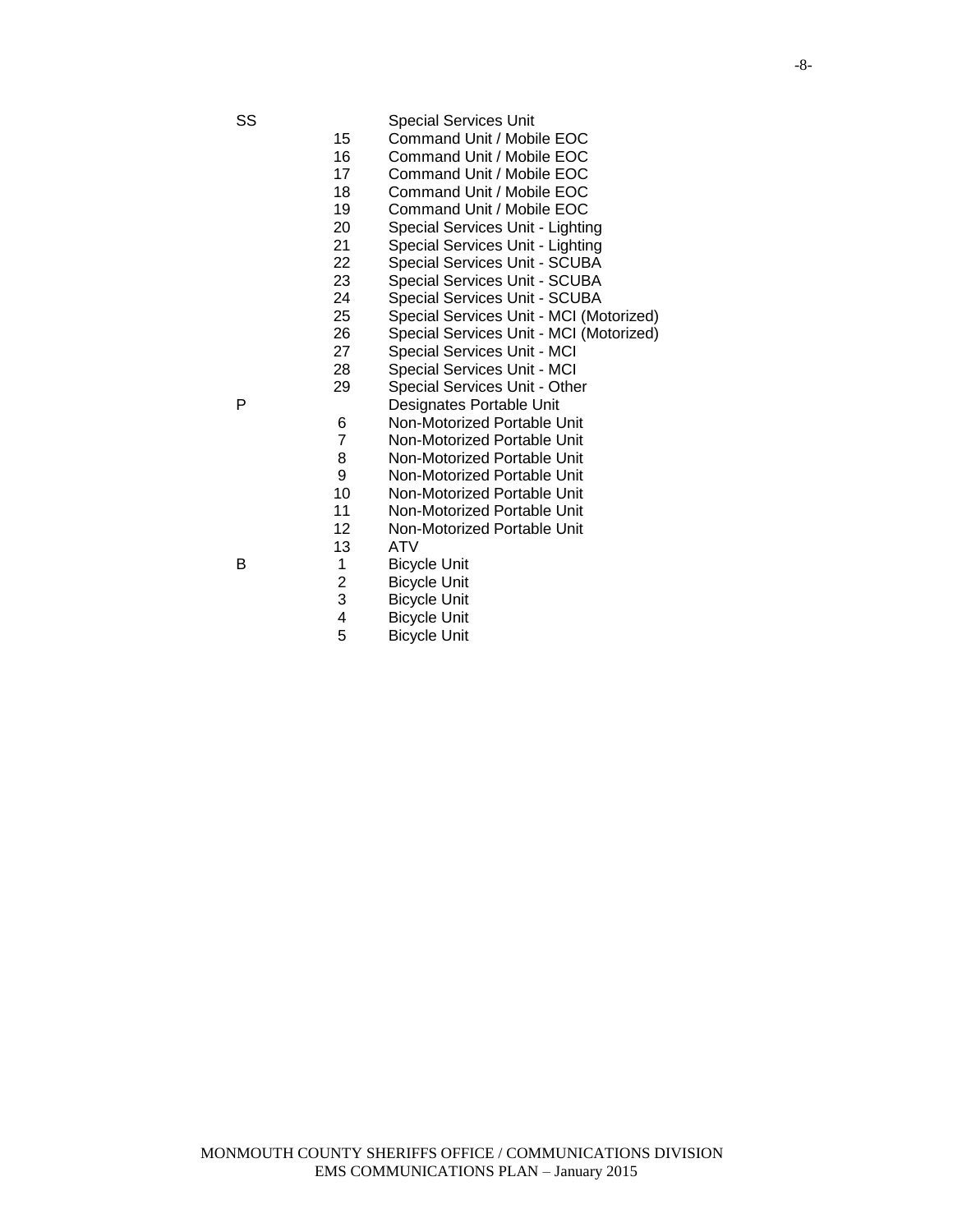### **MONMOUTH COUNTY SQUAD DESIGNATIONS**

- 1121 Eatontown FAS 3921 Hazlet FAS **1321 Fair Haven FAS 4121 Roosevelt FAS** 1421 Farmingdale FAS 4221 Rumson FAS **1521 Freehold FAS 4321 Sea Bright FAS 1721 Highlands FAS** 4521 Shrewsbury FAS 1821 Holmdel FAS 4721 South Belmar FAS 1921 Howell FAS 4821 Spring Lake FAS 1922 Ramtown FAS 5221 Wall FAS 2121 Keansburg FAS 6222 Wall Community FAS 2221 Keyport FAS 6223 Wall EMS **2321 Little Silver FAS** 5321 West Long Branch FAS **2521 Long Branch FAS 5421 Ocean Grove FAS 2522 Elberon FAS** 5721 Monmouth Park EMS **2621 Englishtown/Manalapan FAS** 5722 Freehold Raceway EMS 2721 Manasquan FAS 68 Private Ambulance **2821 Marlboro FAS 69 MICU** 2823 Morganville FAS **6121 Deal FAS 2921 Matawan FAS** 6321 South Aberdeen FAS 3121 Middletown Twsp FA & Rescue Squad 6322 Aberdeen FAS 3124 Leonardo FAS 6421 Red Bank FAS 3126 Fairview FAS 6521 Union Beach FAS 3127 Port Monmouth FAS 73 American Red Cross 7122 Lincroft FAS **7421 Gateway NRA Sandy Hook 3221 Millstone FAS** 7821 Hatzolah **3321 Monmouth Beach FAS** 8121 Allenhurst FAS **3421 Hamilton FAS 8221 Allentown FAS 3422 Neptune FAS 8321 Asbury Park FD EMS 3423 Shark River Hills FAS 8421 Colts Neck FAS 3521 Neptune City FAS 8521 Atlantic Highlands FAS 3621 Tinton Falls EMS North 8621 Avon FAS 3622 Tinton Falls EMS South** 8721 Belmar FAS **3721 Oakhurst FAS** 8821 Bradley Beach FAS **3722 Wanamassa FAS 9921 Brielle FAS 3821 Oceanport FAS**
- -
	-
	-
	-
	-
	-
	-
	-
	-
	-
	-
	-
	-
	-
	-
	- -
	-
	-
	-
	-
	-
	-
	-
	-
	-
	-
	-
	-
	-
	-
	-

**Squads in bold print dispatched by Monmouth County (Full or Part Time)** \*\*\*\*\*For Private Ambulance Companies see Annex #1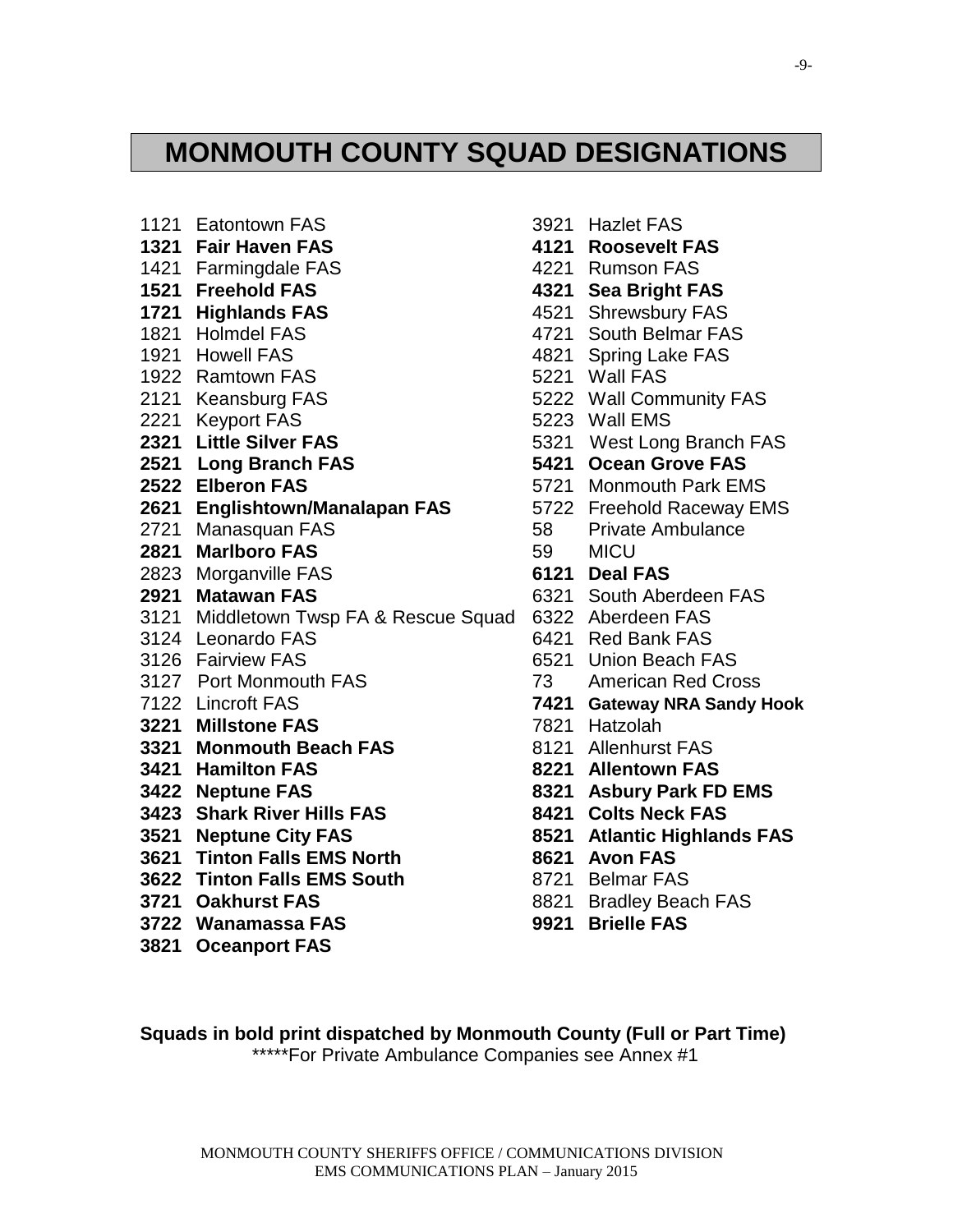### **67 County EMS Staff**

| 67-01 County OEM Coordinator               | Mike Oppegaard        |
|--------------------------------------------|-----------------------|
| 67-07 County EMS Coordinator               | Mike Bascom           |
| 67-10 Deputy Coordinator - South Monmouth  | Mike DiLeo            |
| 67-11 Deputy Coordinator - South Monmouth  | <b>Bil Rosen</b>      |
| 67-12 Deputy Coordinator                   | <b>Bill Voelkel</b>   |
| 67-13 Deputy Coordinator - Bayshore        | Ken Krohe             |
| 67-14 Deputy Coordinator - ALS             | Peter Dworsky         |
| 67-15 Deputy Coordinator - Mid Monmouth    | <b>Steven Pawlak</b>  |
| 67-16 Deputy Coordinator - Private         | <b>Andy Caruso</b>    |
| 67-17 Deputy Coordinator- Western Monmouth | <b>Jeff DeMatteo</b>  |
| 67-18 Deputy Coordinator - West            | <b>Brad Greenberg</b> |
| 67-19 Deputy Coordinator - Mid Monmouth    | <b>Mike Scibetti</b>  |
| 67-20 Deputy Coordinator - Bayshore        | <b>Andy Spears</b>    |

### **Additional Assignments:**

| Logistics:          | DiLeo (Primary), Krohe, DeMatteo, Scibetti     |
|---------------------|------------------------------------------------|
| <b>Planning:</b>    | Pawlak, Caruso, Rosen, Spears                  |
| <b>EOC Ops:</b>     | Rosen, DiLeo, Greenberg, Spears, Voelkel       |
| Safety:             | Dworsky                                        |
| Liaisons:           |                                                |
| Sheriff/Prosecutor: | <b>Bascom</b>                                  |
| Fire Marshal:       | <b>Spears</b>                                  |
| NJSFAC:             | Scibetti, Krohe                                |
|                     | County EMS Coordinators: Bascom, Rosen, Pawlak |
| <b>Hospitals:</b>   |                                                |
| <b>JSUMC:</b>       | Bascom, Voelkel, Caruso                        |
| Monmouth:           | Scibetti, Caruso                               |
| Centrastate:        | DeMatteo, Caruso                               |
| Bayshore:           | Krohe, Spears, Caruso                          |
| Riverview:          | Pawlak, Scibetti, Caruso                       |
| <b>NJEMSTF:</b>     | Bascom, Dworsky, Rosen                         |
|                     |                                                |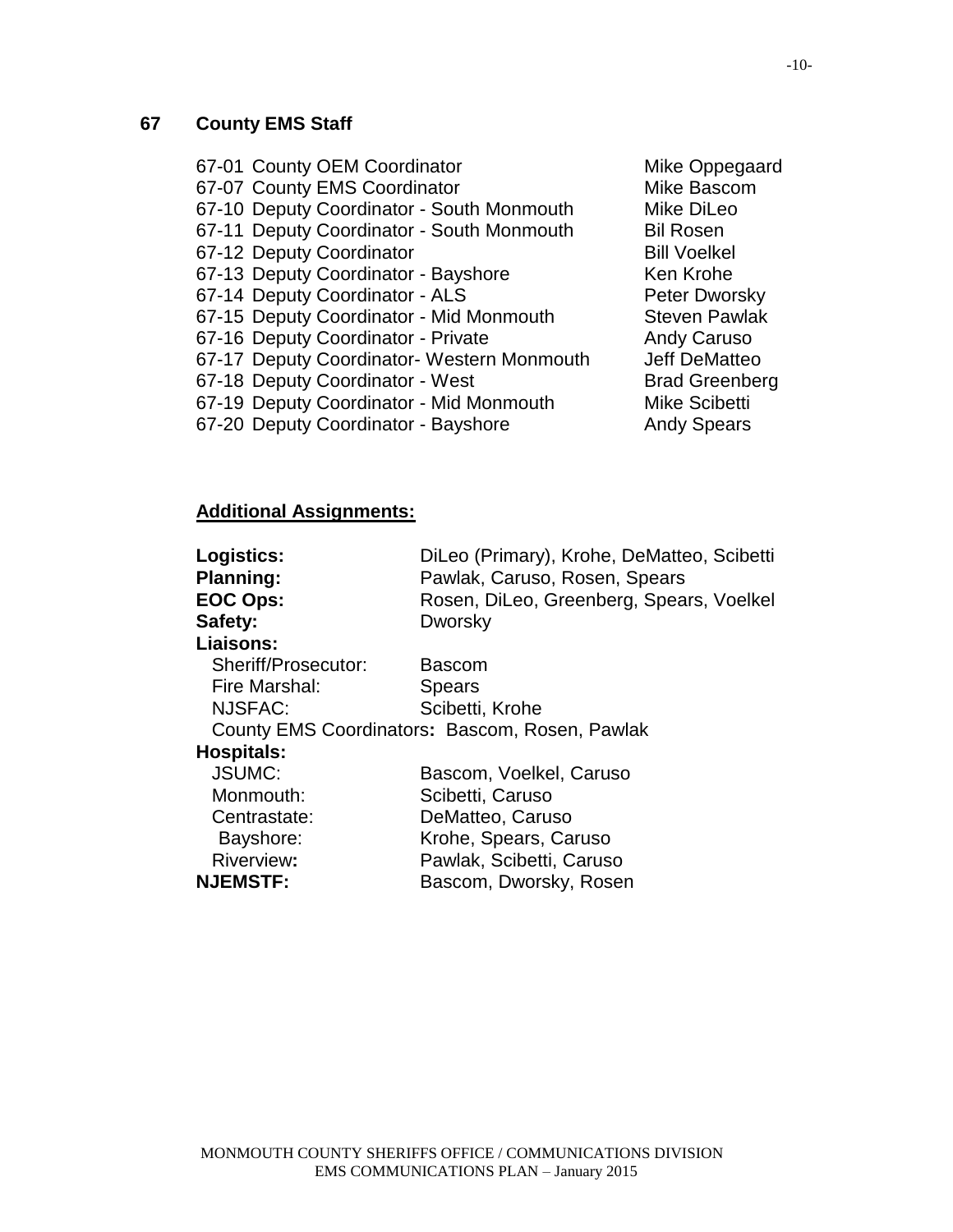| <b>Paid Municipal Agencies</b><br><b>Designation</b> | <b>Duration</b>                |
|------------------------------------------------------|--------------------------------|
| <b>Asbury Park Fire Department</b><br>$83 - 21$      | $24/7 = 365$                   |
| <b>Howell Police</b><br>$19 - 8$                     | 5a-9p M-Sat / 8:30a-6p Sundays |
| <b>Long Branch First Aid</b><br>$25 - 21$            | $24/7 = 365$                   |
| <b>Neptune Twp EMS</b><br><b>Squad 34</b>            | $6a-6p=365$                    |
| <b>Ocean Township</b>                                |                                |
| Oakhurst 37-21                                       | $6a-6p=365$                    |
| Wanamassa 37-22                                      | $6a-6p=365$                    |
| <b>Tinton Falls EMS</b><br>$36 - 23$                 | $6a-6p=365$                    |
| <b>Wall Township EMS</b><br>$52 - 23$                | $6a-6p=365$                    |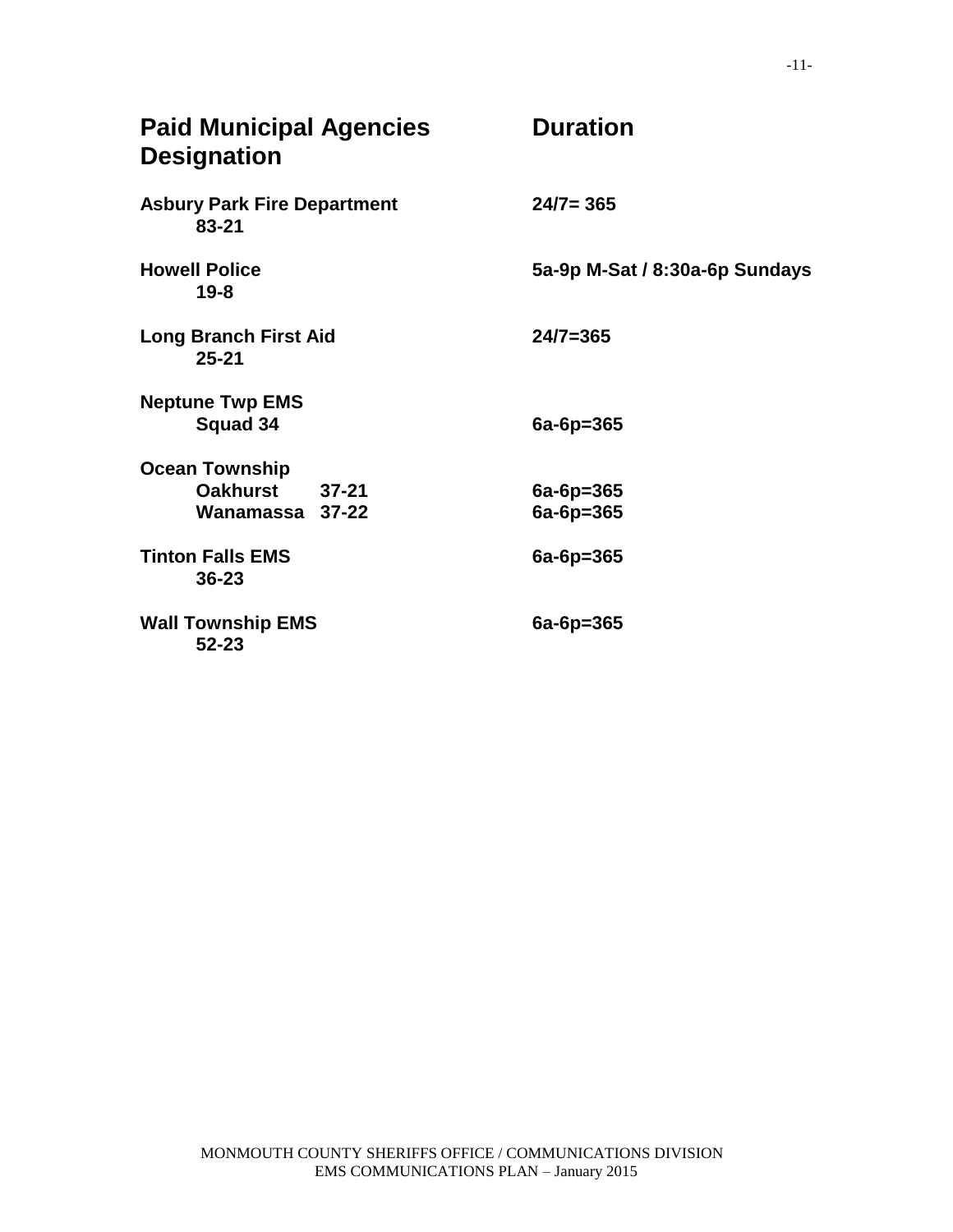### **MUTUAL AID COMMUNICATIONS**

- The first unit calling the Monmouth County Communications Center for mutual aid shall transmit the following information:
	- Incident Commander Unit Number
	- $\Box$  Location of the incident
	- Type of emergency
	- Approximate number of patients
	- Number of ambulances needed
	- □ Number of MICU'S needed
	- **Extrication needed**
	- Special services needed (Jemstar, etc.)
	- □ Staging area
- If the mutual aid call originates from a local dispatch center, the same procedure as above is to be followed, but the local dispatcher shall call 732- 577-8700.
- Once communication is established on EMS 1, contact with Monmouth EMS 1 shall be kept throughout the duration of the emergency.
- The Monmouth County Communications Center will:
	- Notify mutual aid agencies as requested, or from appropriate mutual aid plans.
	- Notify the EMS Coordinator when three communities or five First Aid Squads are involved in an incident.
	- □ Secure the status of hospitals and relay to the on site EMS Command. Hospitals will be notified of the incoming patients after receiving the information from EMS Command.
	- Support Agencies such as American Red Cross or Salvation Army may be notified.
	- $\Box$  If the situation warrants, or upon request, a mobile communications unit (Field Comm) may be dispatched to assist the EMS Branch at the scene. EMS Coordinators shall respond with the Field Comm's to coordinate the movement of EMS units.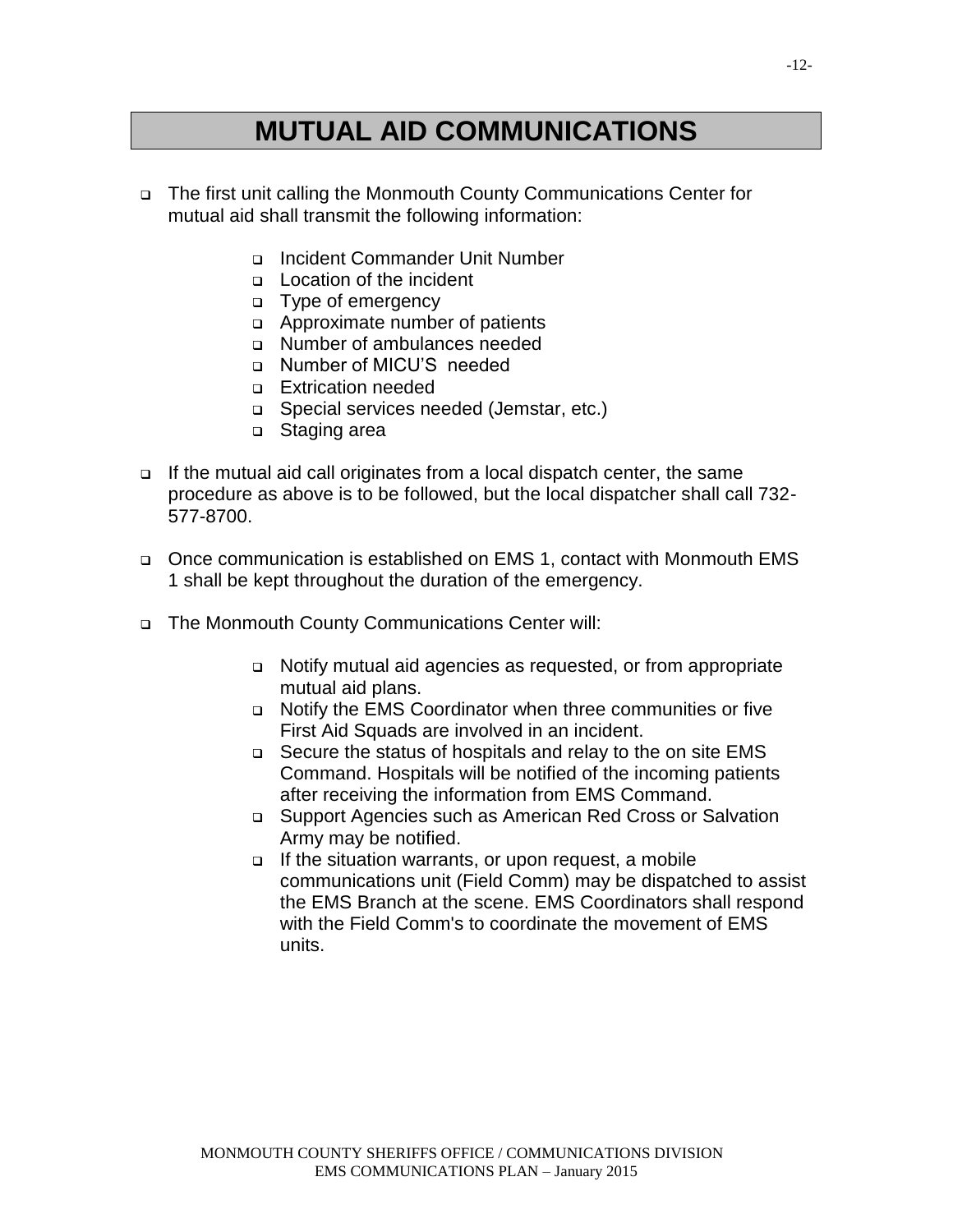- Units responding onto the Garden State Parkway shall contact Monmouth EMS 1 with the following information:
	- Location of Incident
	- Type of emergency
	- Approximate number of injuries
	- Any other services needed

This should be done each and every time a unit responds on to the Parkway, even if it is in their own coverage area.

- Patient reports, directions, or any other lengthy communications to or from a unit and the Communications Center shall be transmitted on EMS 3.
- When a unit is responding on a mutual aid call, whether routine, or major, the unit shall contact Monmouth County, on EMS 1, with the following information:
	- □ Location to which they are responding.
	- Arrival on location
	- □ Transport to the hospital (information on number of patients and severity of injuries, only if this has not been given to EMS Command.)
	- Arrival at the hospital.
	- When available or complete.
	- □ When switching back to local frequency.

#### **NOTE – See EMS Annex #2 for Garden State Parkway Response Plan**

□ All MED-E-VAC requests shall be requested and coordinated through the Monmouth County Communications Center. The County Communications Center shall coordinate the landing of the helicopter, with the First Aid Squad, the Fire Department landing Zone Coordinator (LZC) and the helicopter itself. All MED-E-VAC communications will be done on Monmouth Fire 3 or Monmouth Fire 5.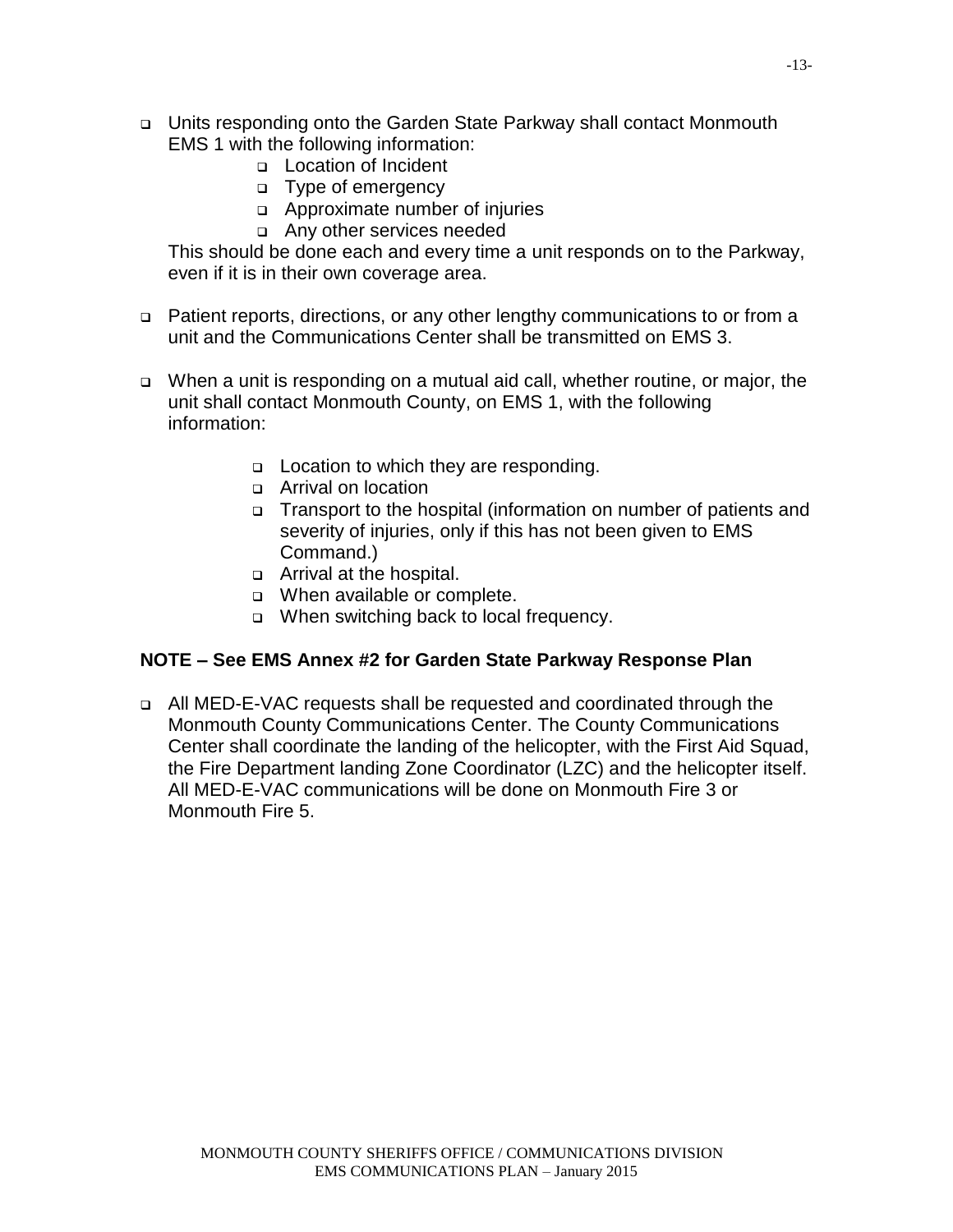### **MOBILE COMMUNICATION'S UNIT**

The Monmouth County Sheriff's Office, Communications Division has Three Mobile Communications units available for service to all Monmouth County Emergency Service agencies.

The Field Com Unit will respond automatically to the following incidents:

- When requested by an Agency, Officer in Charge, or County Official
- Bomb Threat with building evacuations at Monmouth County buildings
- □ Mass Casualty Incidents involving 6 or more first aid squads
- □ All EMS Mobilization activations where a Monmouth County EMS staging area is established. **Response will be 1 Field Com + Field Com 3 with trailer**
- □ Emergency Responses involving the Sheriff's Office Dive Team
- Fires or other large scale incidents at Freehold Raceway Mall or Monmouth Mall
- On Third Alarms with a minimum of 5 or more towns involved. (At the discretion of the Monmouth County Dispatch Operations Supervisor.)
- Automatic response on all Fourth Alarms
- **D** Fatal Fire
- Certain Hazardous Materials Calls
- Airplane Crashes
- □ Mass Casualty Incidents
- □ Major life threatening incidents such as Hotel, Hospital, Nursing Home, and High Rise fires.
- □ All Emergency MOCERT Activations
- Field Com's are available for drills and training sessions upon request. Contact the Communications Supervisor to request a unit for these events.
- When there is a Field Communications Unit on location, the EMS officer in charge (OIC) shall report to the Field Comm and remain with the unit until the incident is complete. This EMS officer shall work in conjunction with the County EMS Coordinator in making decisions concerning incident handling including:
	- Number of Ambulances needed
	- Type of extrication needed
	- Med-e-vac units needed
	- Hospitals to be involved
	- □ Staging Area
	- □ Coverage of normal response area's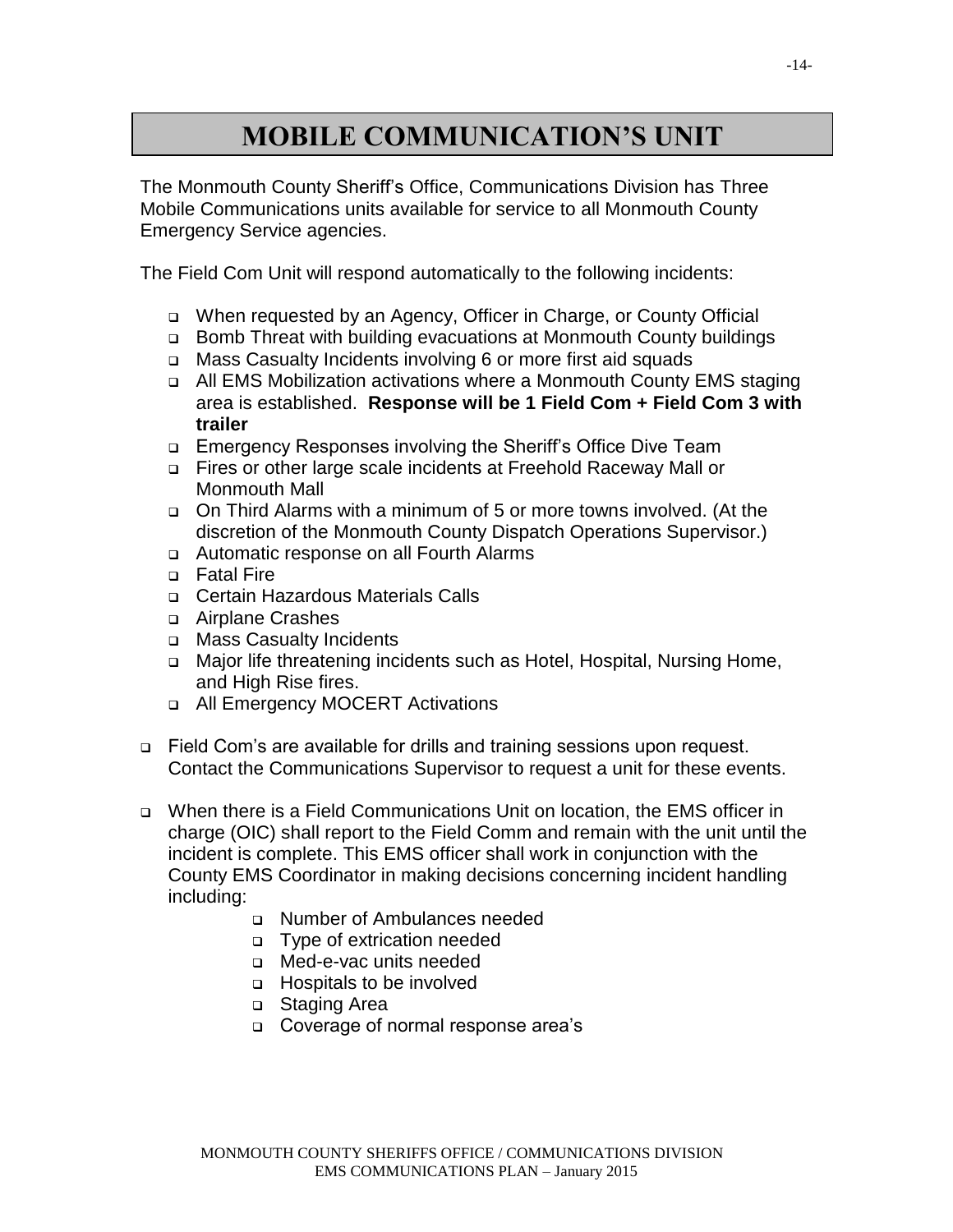- Radio equipment in the Field Com Units include a variety of equipment that enable communications on all County wide channels, State, Marine, and most local channels.
- Each unit carries a minimum of 12 portable radio's (An additional 50 portables are available if needed), spare radio batteries, and Cellular telephone equipment.
- Once on location, the Field Com becomes YOUR on scene command communications center. All communications should be directed to the Mobile Command Unit instead of the County Communications Center, or local Dispatch Center.
- Portable radios, on a separate channel, are available to any emergency agency within Monmouth County. The portables can be used to coordinate triage, staging, and decontamination areas or provide additional radio channels for command, traffic or crowd control, etc.



MONMOUTH COUNTY SHERIFFS OFFICE / COMMUNICATIONS DIVISION EMS COMMUNICATIONS PLAN – January 2015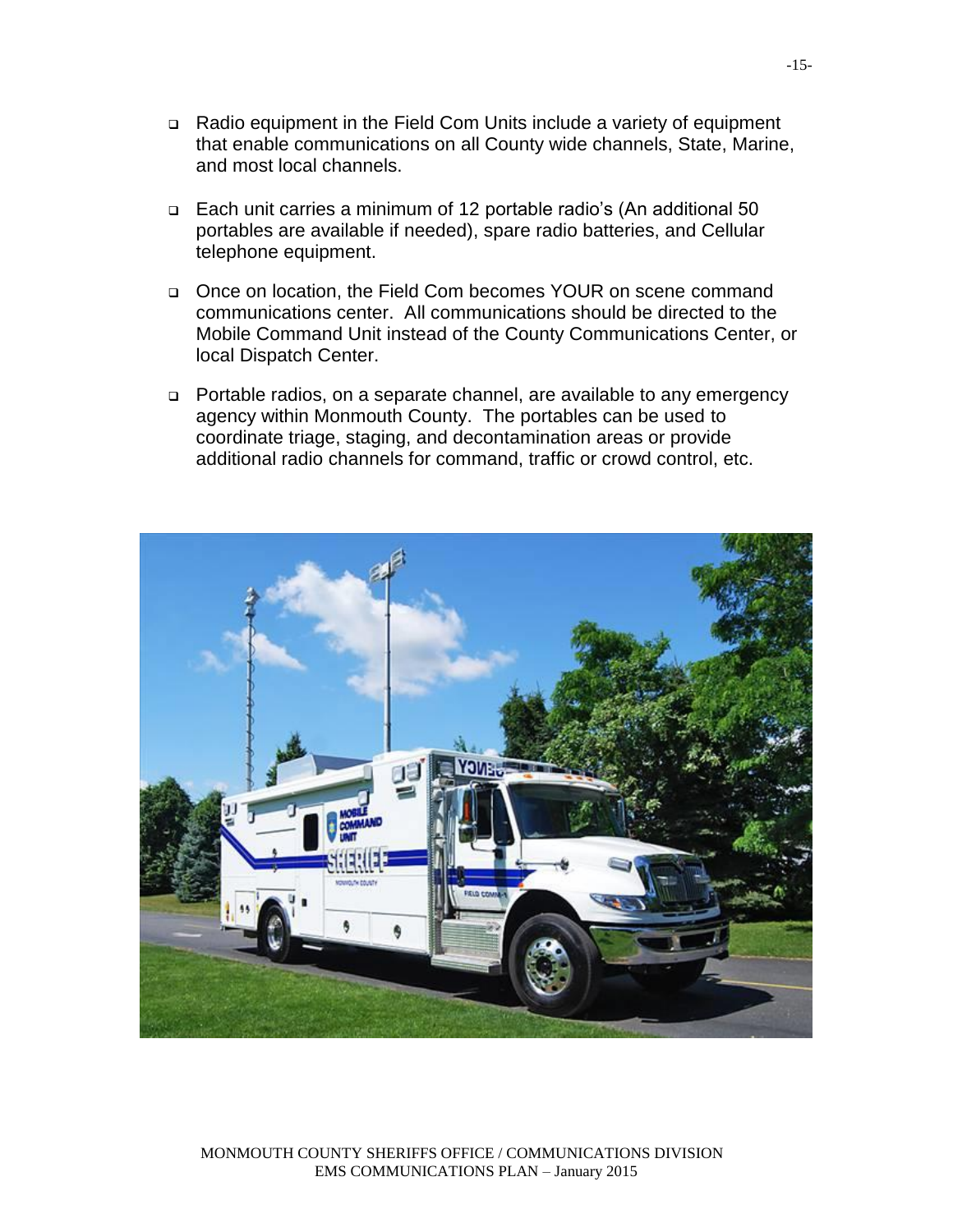### **HOSPITAL DIVERT GUIDELINES**

The following is the hospital diverts terminology to be used by Monmouth and Ocean County hospitals starting in the spring of 2002:

- **ED Divert**  The hospital emergency department cannot accept any additional patients transported by ambulance.
	- o **Note –** An ED Divert should end automatically two hours after it was called. All other diversions shall end four hours after being called.
- **Full Divert**  The entire hospital including the ED is unable to admit any additional patients (Walk-in, ambulance, critical care, general admission)
- **Critical Care Divert** No Intensive Care Unit (ICU) beds or critical/coronary care units (CCU) beds are available.
- □ **Special Services Divert** Ambulances carrying patients requiring specialty services (obstetrical, pediatric, substance abuse, etc) must be diverted. Burn Patients should never be diverted from a burn center, and trauma patients should never be diverted from a trauma center.
- **Facility Divert**  Hospital cannot take any patients due to fire, power outage, or an internal disaster.

#### **When notified by a Monmouth or Ocean County hospital of a divert the Monmouth County Communications Center will:**

- Notify all EMS agencies of the divert via broadcast over EMS 1 and the County Hot Line.
- Advise any ambulance responding over EMS to a hospital of the divert

### **CELLULAR TELEPHONES**

The cellular and Nextel telephones have become valuable tools for use by EMS agencies. But during natural and man-made emergencies the cellular telephone may become inoperable due to cell sights being overloaded by higher than normal call volume.

**Do not rely on this form of communication during a mass casualty incident!**  The radio system must be used for primary communications.

If at any time information is of a sensitive or confidential nature, the cellular telephone may be used to contact the Communications Center. **DO NOT CALL 9-1-1!** Call 732-577-8700 to forward information to the Communications Center.

Information may also be faxed at 732-431-7103.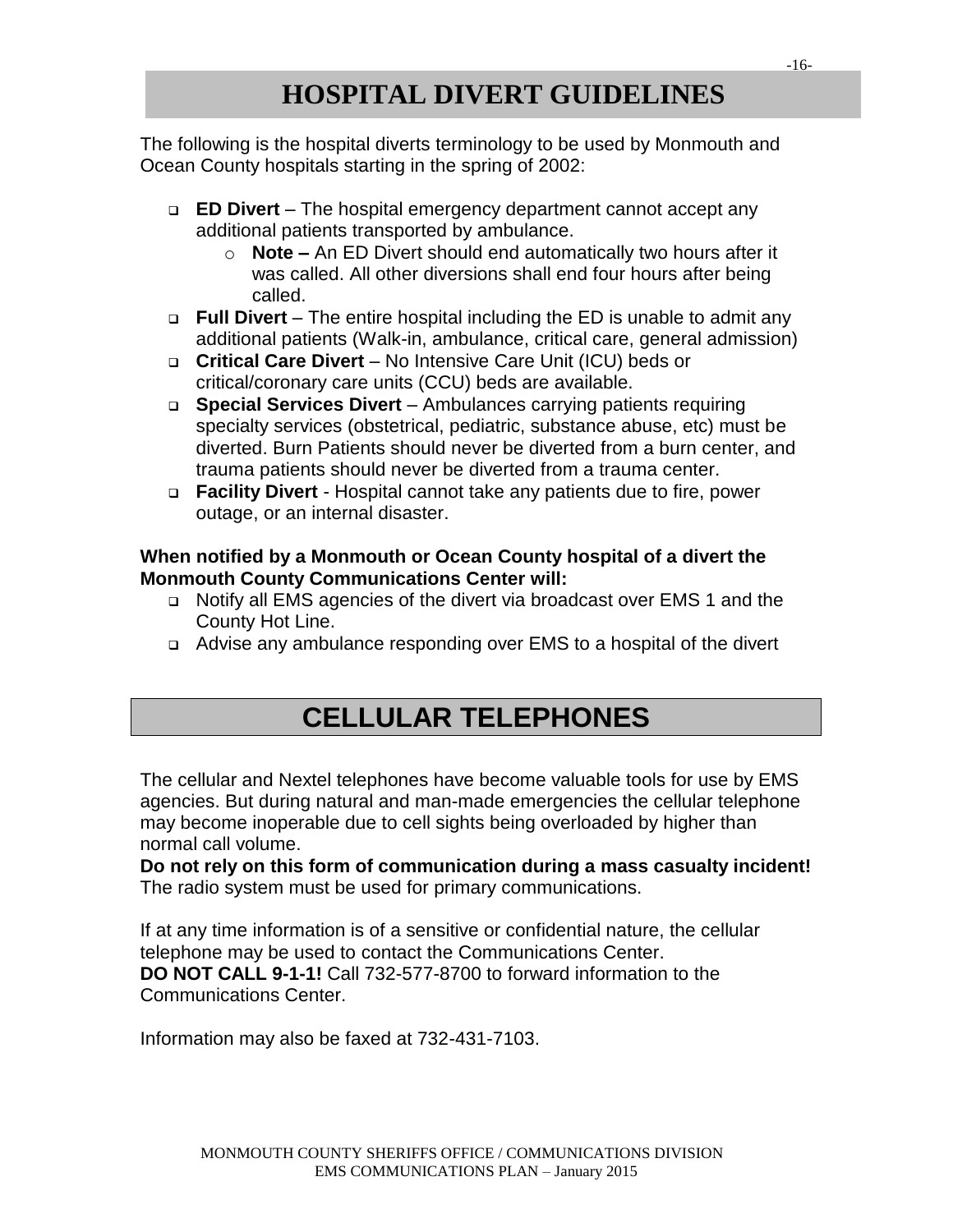### **EMS ANNEX #1**

### **58 & 59 SERIES – PRIVATE AMBULANCE COMPANIES**

| $58 - 1$ |                                |                         |
|----------|--------------------------------|-------------------------|
|          | 58 – 2 Alert Ambulance Service | 800-244-6923            |
| $58 - 3$ |                                |                         |
|          | 58 – 4 Maximum Care            | 888-739-4883            |
| $58 - 5$ |                                |                         |
| $58 - 6$ | <b>Apex Ambulance</b>          | 732-599-4050            |
| $58 - 7$ |                                |                         |
| $58 - 8$ | <b>Great Adventure EMS</b>     | 732-928-2000 / Ext 2660 |
| $59 - 1$ | <b>MONOC BLS</b>               | 732-919-3390            |
| $59 - 2$ | <b>MONOC ALS</b>               | 732-919-3390            |



MONMOUTH COUNTY SHERIFFS OFFICE / COMMUNICATIONS DIVISION EMS COMMUNICATIONS PLAN – January 2015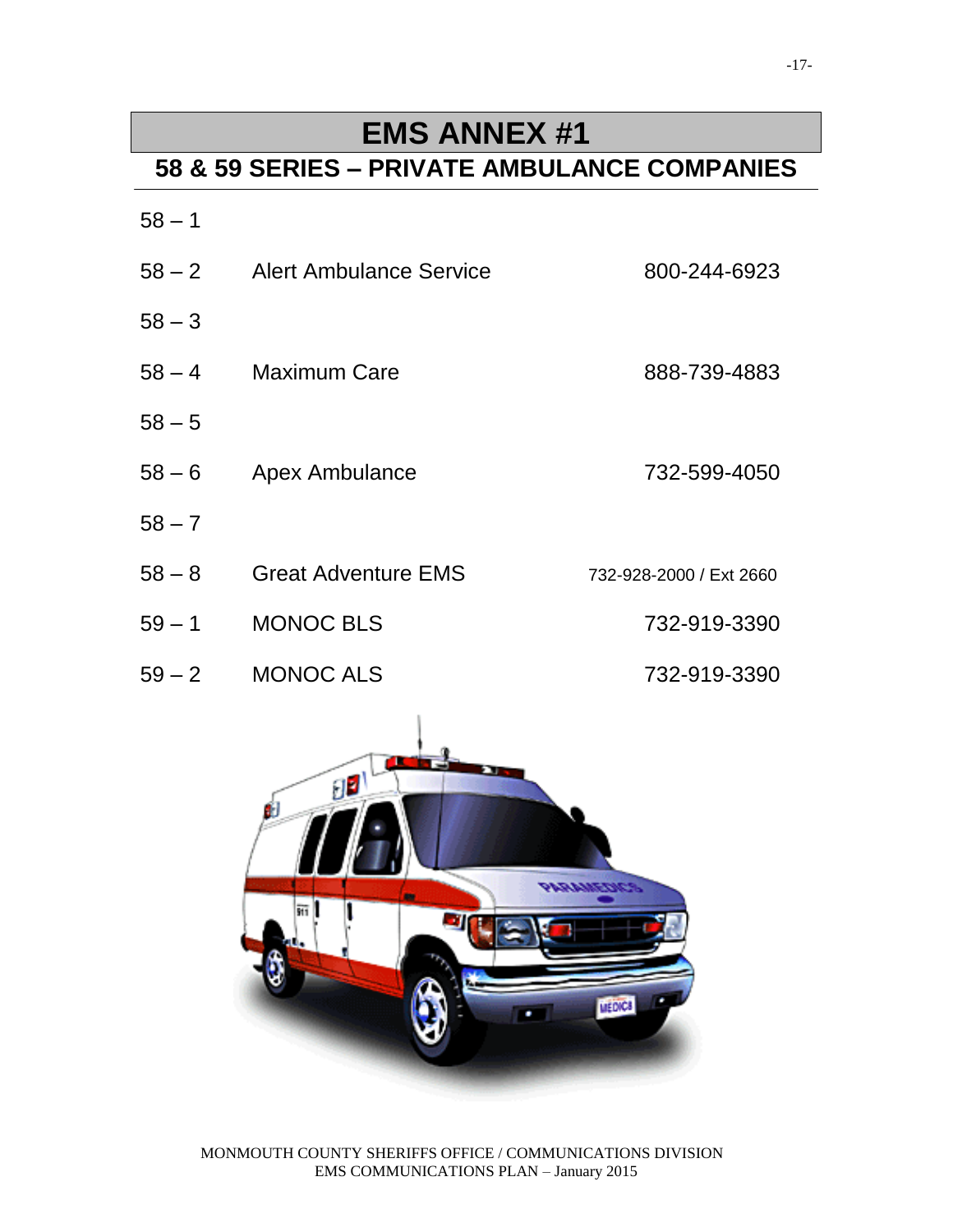## **EMS ANNEX #2 EMS PARKWAY RESPONSE PLAN**

#### **WALL TOWNSHIP - MILEPOST 94.3 TO 100.8**

| <b>Squad / Municipality</b>        | <b>Ambulance</b> | <b>Ambulance</b> | <b>Rescue</b> | <b>EMS Mobilization</b> |
|------------------------------------|------------------|------------------|---------------|-------------------------|
| Wall Twp / Wall                    | $52 - 1 - 56$    | $52 - 1 - 57$    | $52 - 1 - 65$ |                         |
| Wall Community / Wall              | $52 - 2 - 59$    | $52 - 2 - 58$    | $52 - 3 - 86$ |                         |
| Hamilton / Neptune                 | $34 - 1 - 56$    | $34 - 1 - 57$    |               |                         |
| Monmouth County EMS Coord.         |                  |                  |               | 67-7 Bascom             |
| Monmouth County EMS Coord.         |                  |                  |               | 67-10 DiLeo             |
| Tinton Falls South / Tinton Falls  | $36 - 1 - 56$    | $36 - 1 - 57$    |               |                         |
| <b>Shark River Hills / Neptune</b> | $34 - 3 - 56$    | $34 - 3 - 57$    |               |                         |

#### FIRST ALARM - 10 AMBULANCES / 2 RESCUES / MONOC**- 2 ALS UNITS**

**\*\*\*If 67-07 or 67-10 is not available, contact 67-01 Oppegaard\*\*\***

#### SECOND ALARM - 10 AMBULANCES / 2 RESCUES / MONOC**- 2 ALS UNITS**

| <b>Squad / Municipality</b>          | <b>Ambulance</b> | <b>Ambulance</b> | <b>Rescue</b>             | <b>EMS Mobilization</b> |
|--------------------------------------|------------------|------------------|---------------------------|-------------------------|
| Tinton Falls North / Tinton<br>Falls | $36 - 2 - 56$    | $36 - 2 - 57$    |                           |                         |
| Herbertsville / Brick                |                  | 2                |                           |                         |
| Lincroft / Middletown                | 71-56            | 71-57            |                           |                         |
| Fairview / Middletown                | $31 - 6 - 56$    | $31 - 6 - 57$    | $34 - 1 - 65$<br>Hamilton |                         |
| Holmdel / Holmdel                    | 18-56            | 18-57            | 18-65                     |                         |

| <b>Squad / Municipality</b> | <b>Ambulance</b> | <b>Ambulance</b> | <b>Rescue</b> | <b>EMS Mobilization</b> |
|-----------------------------|------------------|------------------|---------------|-------------------------|
| Hazlet / Hazlet             | $39 - 56$        | 39-57            |               |                         |
| S. Aberdeen / Aberdeen      | $63 - 1 - 56$    |                  |               |                         |
| Eatontown / Eatontown       | $11-56$          | $11 - 57$        |               |                         |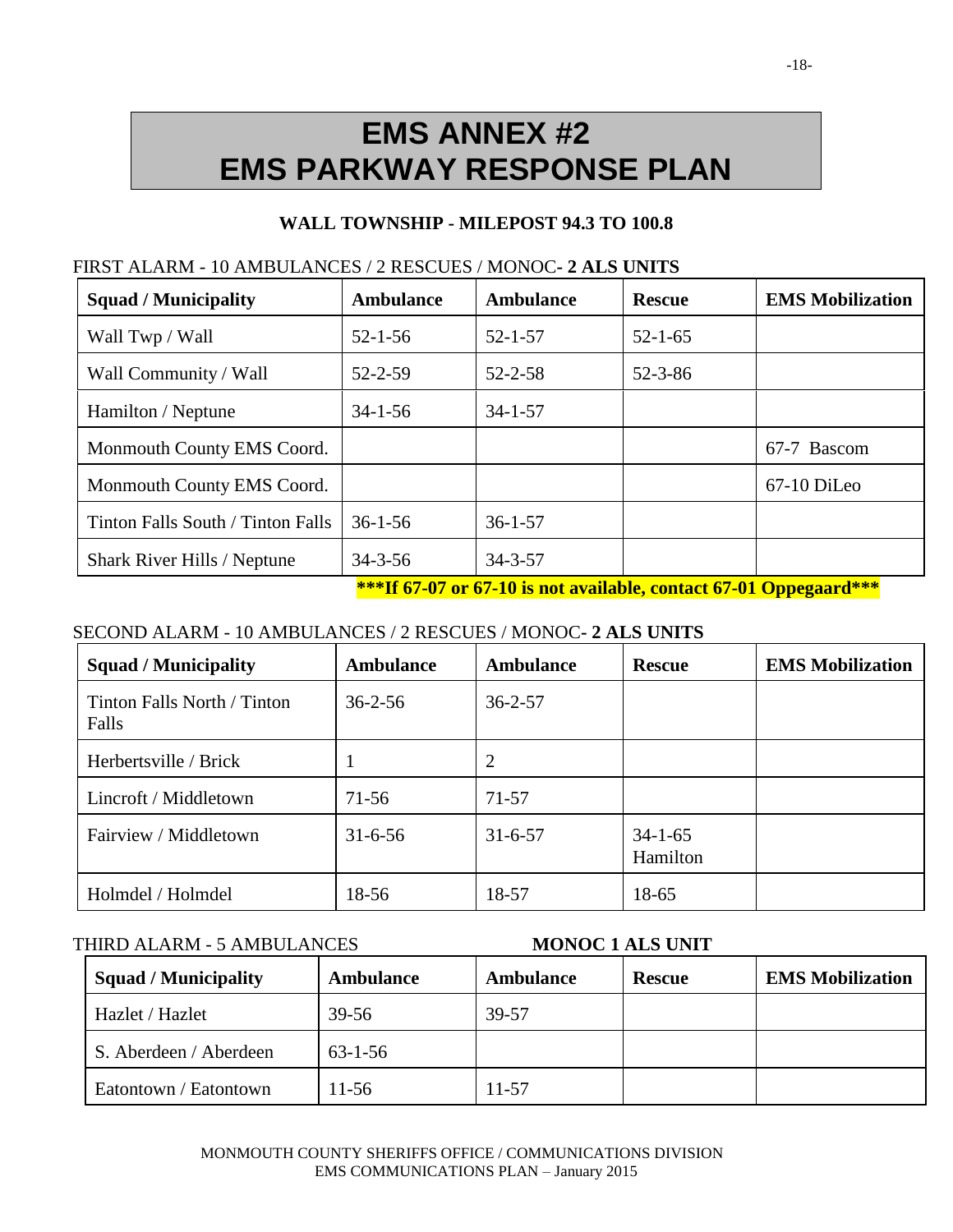#### **HAMILTON / NEPTUNE TOWNSHIP - MILEPOST 100.8 TO 102.0**

| <b>Ambulance</b> | <b>Ambulance</b> | <b>Rescue</b> | <b>EMS Mobilization</b> |
|------------------|------------------|---------------|-------------------------|
| $34 - 1 - 56$    | $34 - 1 - 57$    | $34 - 1 - 65$ |                         |
| $34 - 3 - 56$    | $34 - 3 - 57$    |               |                         |
| $36 - 1 - 56$    | $36 - 1 - 57$    |               |                         |
|                  |                  |               | 67-7 Bascom             |
|                  |                  |               | $67-10$ DiLeo           |
| $36 - 2 - 56$    | $36 - 2 - 57$    |               |                         |
| $52 - 1 - 56$    | $52 - 1 - 57$    | $52 - 1 - 65$ |                         |
|                  |                  |               |                         |

#### FIRST ALARM - 10 AMBULANCES / 2 RESCUES / **MONOC- 2 ALS UNITS**

\*\*\*If 67-07 or 67-10 is not available, contact 67-01 Oppegaard\*\*\*

#### SECOND ALARM - 10 AMBULANCES / 2 RESCUES / **MONOC- 2 ALS UNITS**

| <b>Squad / Municipality</b> | <b>Ambulance</b> | <b>Ambulance</b> | <b>Rescue</b> | <b>EMS Mobilization</b> |
|-----------------------------|------------------|------------------|---------------|-------------------------|
| Wall Comm / Wall            | $52 - 2 - 59$    | $52 - 2 - 58$    |               |                         |
| Lincroft / Middletown       | $71-56$          | $71 - 57$        |               |                         |
| Fairview / Middletown       | $31 - 6 - 56$    | $31 - 6 - 57$    | $31 - 6 - 65$ |                         |
| Holmdel / Holmdel           | 18-56            | 18-57            | 18-65         |                         |
| Eatontown / Eatontown       | $11-56$          |                  |               |                         |

| <b>Squad / Municipality</b> | Ambulance     | <b>Ambulance</b> | <b>Rescue</b> | <b>EMS Mobilization</b> |
|-----------------------------|---------------|------------------|---------------|-------------------------|
| Hazlet / Hazlet             | 39-56         | 39-57            |               |                         |
| Ramtown                     | $19 - 2 - 56$ | $19 - 2 - 57$    |               |                         |
| S. Aberdeen / Aberdeen      | $63 - 1 - 56$ |                  |               |                         |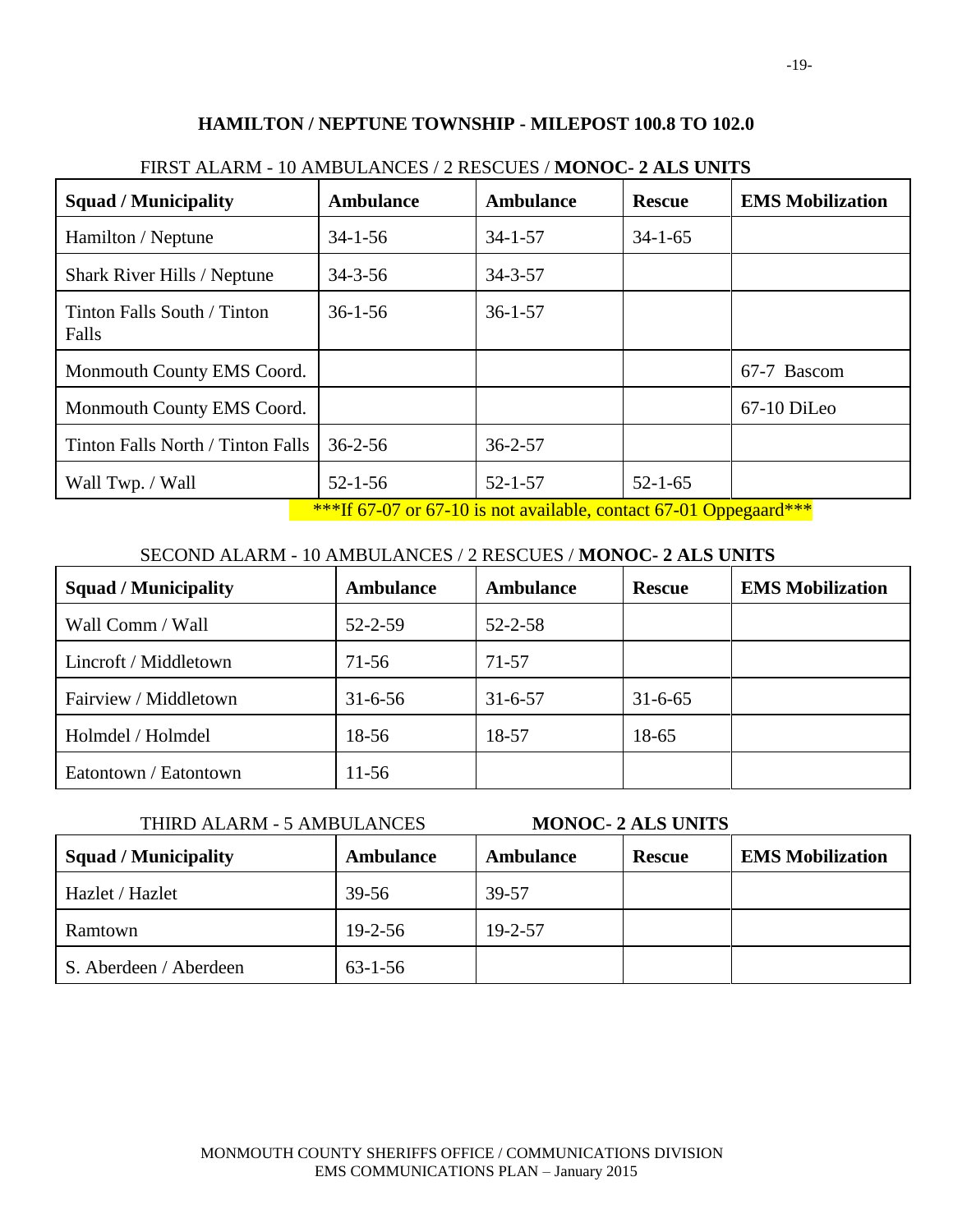#### **TINTON FALLS - MILEPOST 102.1 TO 107**

| <b>Squad / Municipality</b>        | <b>Ambulance</b> | <b>Ambulance</b> | <b>Rescue</b> | <b>EMS Mobilization</b> |
|------------------------------------|------------------|------------------|---------------|-------------------------|
| Tinton Falls South / Tinton Falls  | $36 - 1 - 56$    | $36 - 1 - 57$    | $36 - 2 - 86$ |                         |
| Hamilton / Neptune                 | $34 - 1 - 56$    | $34 - 1 - 57$    | $34 - 1 - 65$ |                         |
| Tinton Falls North / Tinton Falls  | $36 - 2 - 56$    | $36 - 2 - 57$    |               |                         |
| Monmouth County EMS Coord.         |                  |                  |               | 67-7 Bascom             |
| Monmouth County EMS Coord.         |                  |                  |               | 67-10 DiLeo             |
| <b>Shark River Hills / Neptune</b> | $34 - 3 - 56$    | $34 - 3 - 57$    |               |                         |
| Wall Twp. / Wall                   | $52 - 1 - 56$    | $52 - 1 - 57$    |               |                         |

#### FIRST ALARM - 10 AMBULANCES / 2 RESCUES / **MONOC- 2 ALS UNITS**

\*\*\*If 67-07 or 67-10 is not available, contact 67-01 Oppegaard\*\*\*

#### SECOND ALARM - 10 AMBULANCES / 2 RESCUES / **MONOC- 2 ALS UNITS**

| <b>Squad / Municipality</b> | <b>Ambulance</b> | <b>Ambulance</b> | <b>Rescue</b> | <b>EMS Mobilization</b> |
|-----------------------------|------------------|------------------|---------------|-------------------------|
| Wall Comm / Wall            | $52 - 2 - 59$    | $52 - 2 - 58$    |               |                         |
| Lincroft / Middletown       | 71-56            | $71-57$          |               |                         |
| Fairview / Middletown       | $31 - 6 - 56$    | $31 - 6 - 57$    | $31 - 6 - 65$ |                         |
| Holmdel / Holmdel           | 18-56            | 18-57            | 18-65         |                         |
| Eatontown / Eatontown       | $11-56$          | 11-57            |               |                         |

|                             | THIRD ALARM - 5 AMBULANCES<br><b>MONOC-1 ALS UNIT</b> |               |               |                         |
|-----------------------------|-------------------------------------------------------|---------------|---------------|-------------------------|
| <b>Squad / Municipality</b> | <b>Ambulance</b>                                      | Ambulance     | <b>Rescue</b> | <b>EMS</b> Mobilization |
| Fairview / Middletown       | $31 - 3 - 56$                                         | $31 - 3 - 57$ |               |                         |
| Hazlet / Hazlet             | 39-56                                                 | 39-57         |               |                         |
| S. Aberdeen / Aberdeen      | $63 - 1 - 56$                                         |               |               |                         |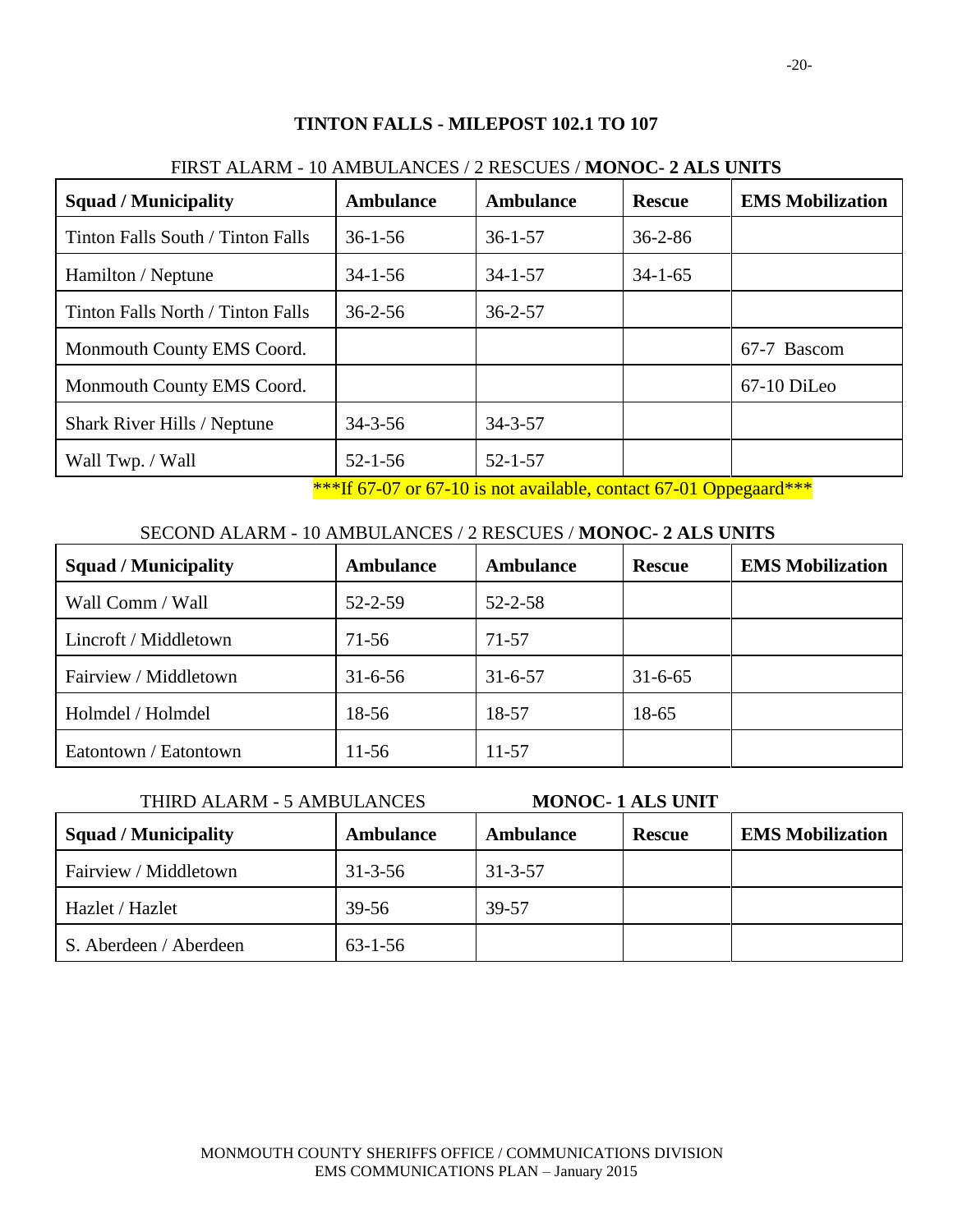#### **TINTON FALLS - MILEPOST 107 TO 109.3**

| <b>Squad / Municipality</b>        | <b>Ambulance</b> | <b>Ambulance</b> | <b>Rescue</b> | <b>EMS Mobilization</b> |
|------------------------------------|------------------|------------------|---------------|-------------------------|
| Tinton Falls North / Tinton Falls  | $36 - 2 - 56$    | $36 - 2 - 57$    | $36 - 2 - 86$ |                         |
| Tinton Falls South / Tinton Falls  | $36 - 1 - 56$    | $36 - 1 - 57$    |               |                         |
| Hamilton / Neptune                 | $34 - 1 - 56$    | $34 - 1 - 57$    | $34 - 1 - 65$ |                         |
| Monmouth County EMS Coord.         |                  |                  |               | 67-7 Bascom             |
| Monmouth County EMS Coord.         |                  |                  |               | 67-10 DiLeo             |
| <b>Shark River Hills / Neptune</b> | $34 - 3 - 56$    | $34 - 3 - 57$    |               |                         |
| Wall Twp. / Wall                   | $52 - 1 - 56$    | $52 - 1 - 57$    |               |                         |

#### FIRST ALARM - 10 AMBULANCES / 2 RESCUES / **MONOC- 2 ALS UNITS**

\*\*\*If 67-07 or 67-10 is not available, contact 67-01 Oppegaard\*\*\*

#### SECOND ALARM - 10 AMBULANCES / 2 RESCUES / **MONOC- 2 ALS UNITS**

| <b>Squad / Municipality</b> | <b>Ambulance</b> | <b>Ambulance</b> | <b>Rescue</b> | <b>EMS Mobilization</b> |
|-----------------------------|------------------|------------------|---------------|-------------------------|
| Wall Comm / Wall            | $52 - 2 - 59$    | $52 - 2 - 58$    |               |                         |
| Lincroft / Middletown       | 71-56            | $71-57$          |               |                         |
| Fairview / Middletown       | $31 - 6 - 56$    | $31 - 6 - 57$    | $31 - 6 - 65$ |                         |
| Holmdel / Holmdel           | 18-56            | 18-57            | 18-65         |                         |
| Eatontown / Eatontown       | $11-56$          | 11-57            |               |                         |

| THIRD ALARM - 5 AMBULANCES  |                  |                  | <b>MONOC- 2 ALS UNITS</b> |                         |
|-----------------------------|------------------|------------------|---------------------------|-------------------------|
| <b>Squad / Municipality</b> | <b>Ambulance</b> | <b>Ambulance</b> | <b>Rescue</b>             | <b>EMS</b> Mobilization |
| Fairview / Middletown       | $31 - 3 - 56$    | $31 - 3 - 57$    |                           |                         |
| Hazlet / Hazlet             | 39-56            | 39-57            |                           |                         |
| S. Aberdeen / Aberdeen      | $63 - 1 - 56$    |                  |                           |                         |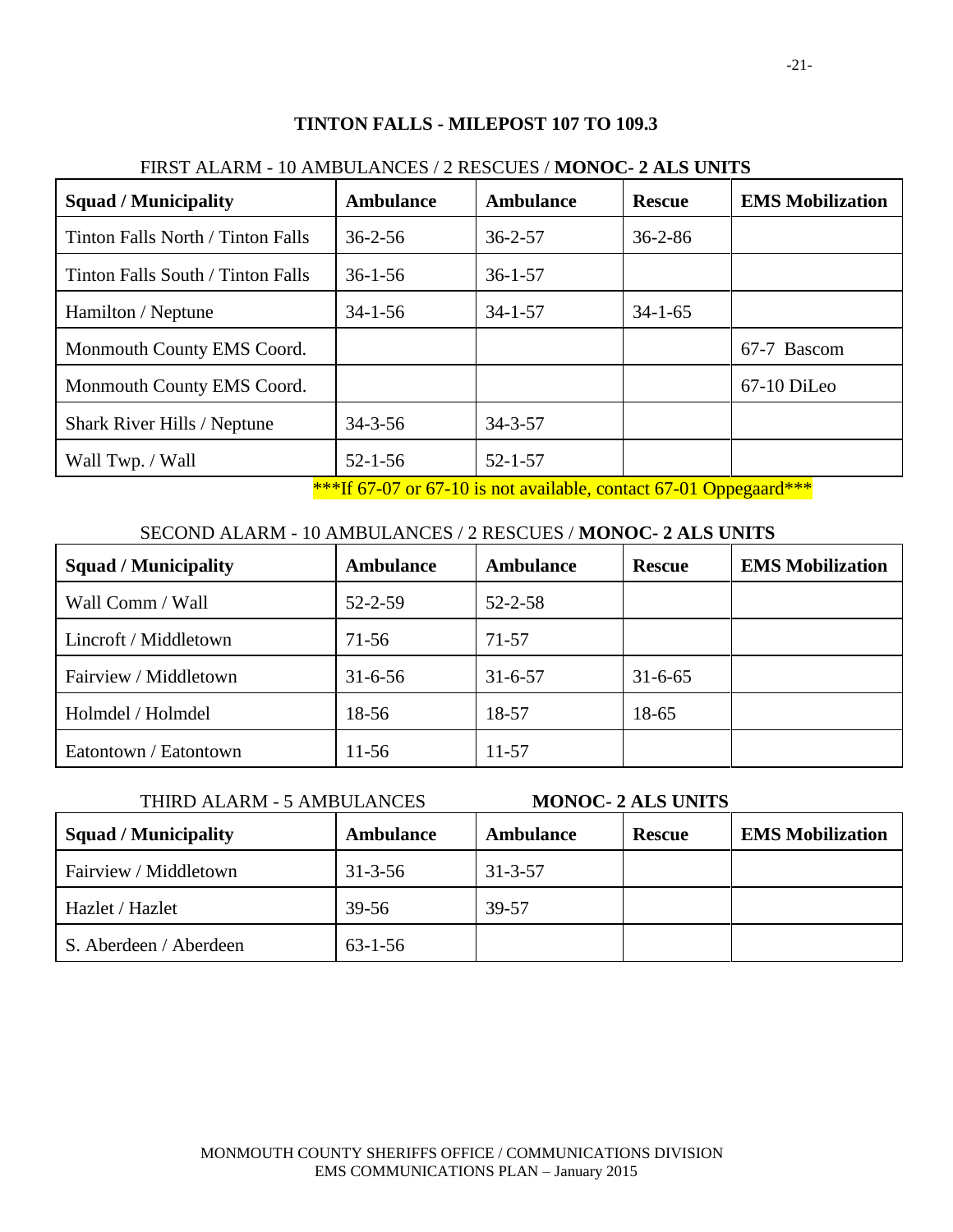#### **MIDDLETOWN - MILEPOST 109.3 TO 113.8**

| <b>Squad / Municipality</b>       | <b>Ambulance</b>                        | <b>Ambulance</b>                                         | <b>Rescue</b> | <b>EMS Mobilization</b> |
|-----------------------------------|-----------------------------------------|----------------------------------------------------------|---------------|-------------------------|
| Lincroft / Middletown             | $71 - 56$                               | 71-57                                                    |               |                         |
| Fairview / Middletown             | $31 - 6 - 56$                           | $31 - 6 - 57$                                            | $31 - 6 - 65$ |                         |
| Leonardo / Middletown             | $31 - 4 - 56$                           | $31 - 4 - 57$                                            |               |                         |
| Monmouth County EMS Coord.        |                                         |                                                          |               | 67-7 Bascom             |
| Monmouth County EMS Coord.        |                                         |                                                          |               | $67-10$ DiLeo           |
| Tinton Falls North / Tinton Falls | $36 - 2 - 56$                           | $36 - 2 - 57$                                            |               |                         |
| Holmdel / Holmdel                 | $18 - 1 - 56$<br>Joseph Company Company | $18 - 1 - 57$<br>$\sqrt{710}$ $\sqrt{111}$ $\sqrt{7001}$ | $18-1-65$     | This should             |

#### FIRST ALARM - 10 AMBULANCES / 2 RESCUES / **MONOC- 2 ALS UNITS**

\*\*\*If 67-07 or 67-10 is not available, contact 67-01 Oppegaard\*\*\*

#### SECOND ALARM - 10 AMBULANCES / 2 RESCUES / **MONOC- 2 ALS UNITS**

| <b>Squad / Municipality</b> | <b>Ambulance</b> | <b>Ambulance</b> | <b>Rescue</b>           | <b>EMS Mobilization</b> |
|-----------------------------|------------------|------------------|-------------------------|-------------------------|
| Hazlet / Hazlet             | $39 - 56$        | 39-57            | $39 - 65$               |                         |
| Matawan / Matawan           | 29-56            | 29-57            |                         |                         |
| Laurence Harbor             |                  | 2                |                         |                         |
| South Aberdeen / Aberdeen   | $63 - 1 - 56$    | $63 - 1 - 57$    | $52 - 1 - 65$<br>(Wall) |                         |
| Keyport / Keyport           | $22 - 56$        | $22 - 57$        |                         |                         |

| <b>Squad / Municipality</b>       | Ambulance     | Ambulance | <b>Rescue</b> | <b>EMS Mobilization</b> |
|-----------------------------------|---------------|-----------|---------------|-------------------------|
| Tinton Falls South / Tinton Falls | $36 - 1 - 56$ |           |               |                         |
| Eatontown / Eatontown             | $11-56$       | 11-57     |               |                         |
| Shrewsbury / Shrewsbury           | $45 - 56$     | $45 - 57$ |               |                         |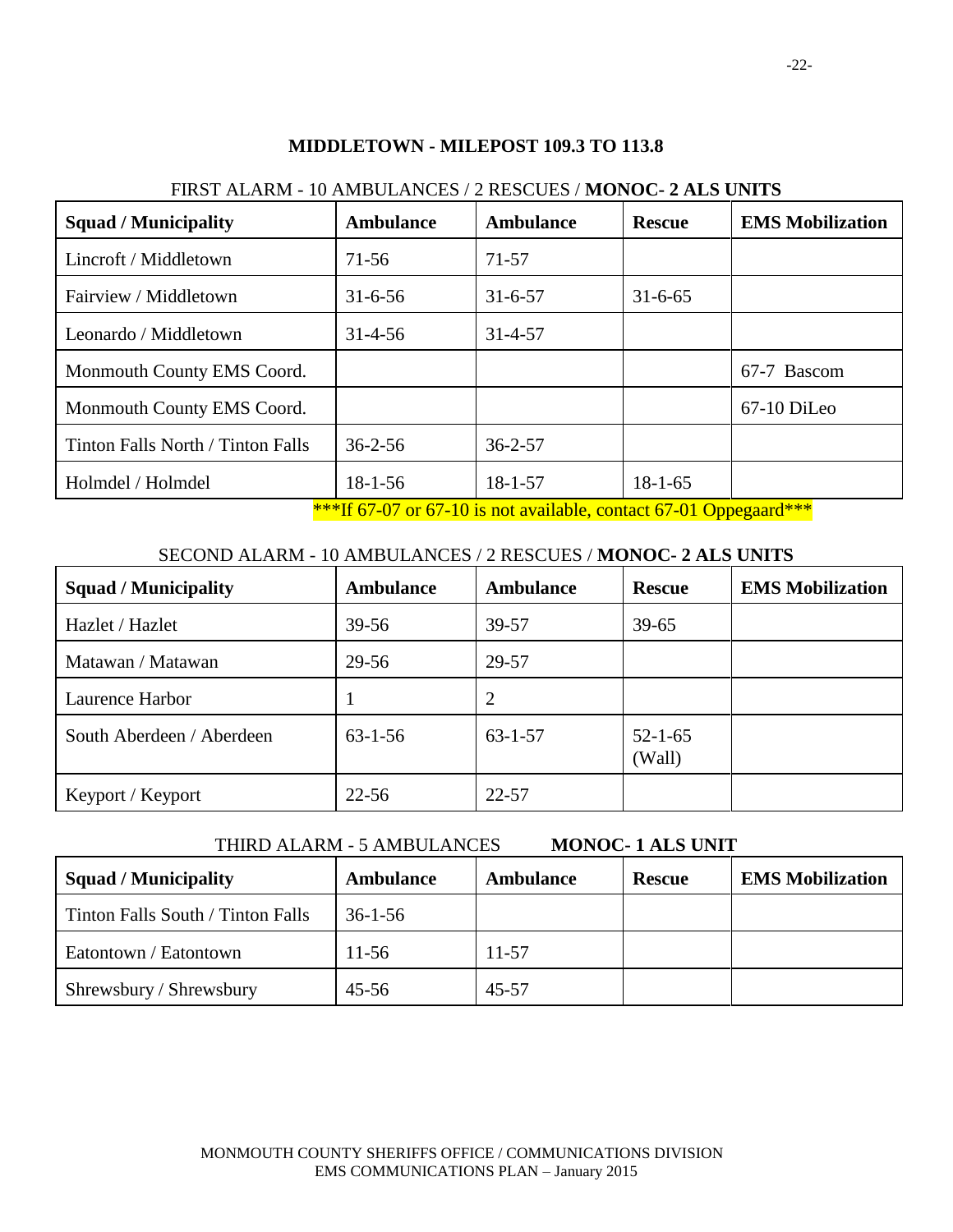#### **HOLMDEL - MILEPOST 113.8 TO 117.6**

| <b>Squad / Municipality</b> | <b>Ambulance</b> | <b>Ambulance</b> | <b>Rescue</b>             | <b>EMS Mobilization</b> |
|-----------------------------|------------------|------------------|---------------------------|-------------------------|
| Holmdel / Holmdel           | 18-56            | 18-57            | 18-65                     |                         |
| Hazlet / Hazlet             | $39 - 56$        | 39-57            |                           |                         |
| S. Aberdeen / Aberdeen      | $63 - 1 - 56$    | $63 - 1 - 57$    | $34 - 1 - 65$<br>Hamilton |                         |
| Monmouth County EMS Coord.  |                  |                  |                           | 67-7 Bascom             |
| Monmouth County EMS Coord.  |                  |                  |                           | 67-10 DiLeo             |
| Lincroft / Middletown       | $71 - 56$        | $71 - 57$        |                           |                         |
| Fairview / Middletown       | $31 - 6 - 56$    | $31 - 6 - 57$    | $31 - 6 - 65$             |                         |

#### FIRST ALARM - 10 AMBULANCES / 2 RESCUES / **MONOC- 2 ALS UNITS**

\*\*\*If 67-07 or 67-10 is not available, contact 67-01 Oppegaard\*\*\*

#### SECOND ALARM - 10 AMBULANCES / 2 RESCUES / **MONOC- 2 ALS UNITS**

| <b>Squad / Municipality</b>       | <b>Ambulance</b> | <b>Ambulance</b> | <b>Rescue</b>           | <b>EMS Mobilization</b> |
|-----------------------------------|------------------|------------------|-------------------------|-------------------------|
| Keyport / Keyport                 | $22 - 56$        | $22 - 57$        |                         |                         |
| Matawan / Matawan                 | 29-56            |                  |                         |                         |
| Laurence Harbor                   |                  |                  |                         |                         |
| Tinton Falls North / Tinton Falls | $36 - 2 - 56$    | $36 - 2 - 57$    |                         |                         |
| Eatontown / Eatontown             | $11-56$          | $11 - 57$        | $52 - 1 - 65$<br>(Wall) |                         |

| <b>Squad / Municipality</b> | <b>Ambulance</b> | Ambulance     | <b>Rescue</b> | <b>EMS</b> Mobilization |
|-----------------------------|------------------|---------------|---------------|-------------------------|
| Hamilton / Neptune          | $34 - 1 - 56$    | $34 - 1 - 57$ |               |                         |
| Wall Twp / Wall             | $52 - 1 - 56$    | $52 - 1 - 57$ |               |                         |
| Shark River Hills / Neptune | $34 - 3 - 56$    | $34 - 3 - 57$ |               |                         |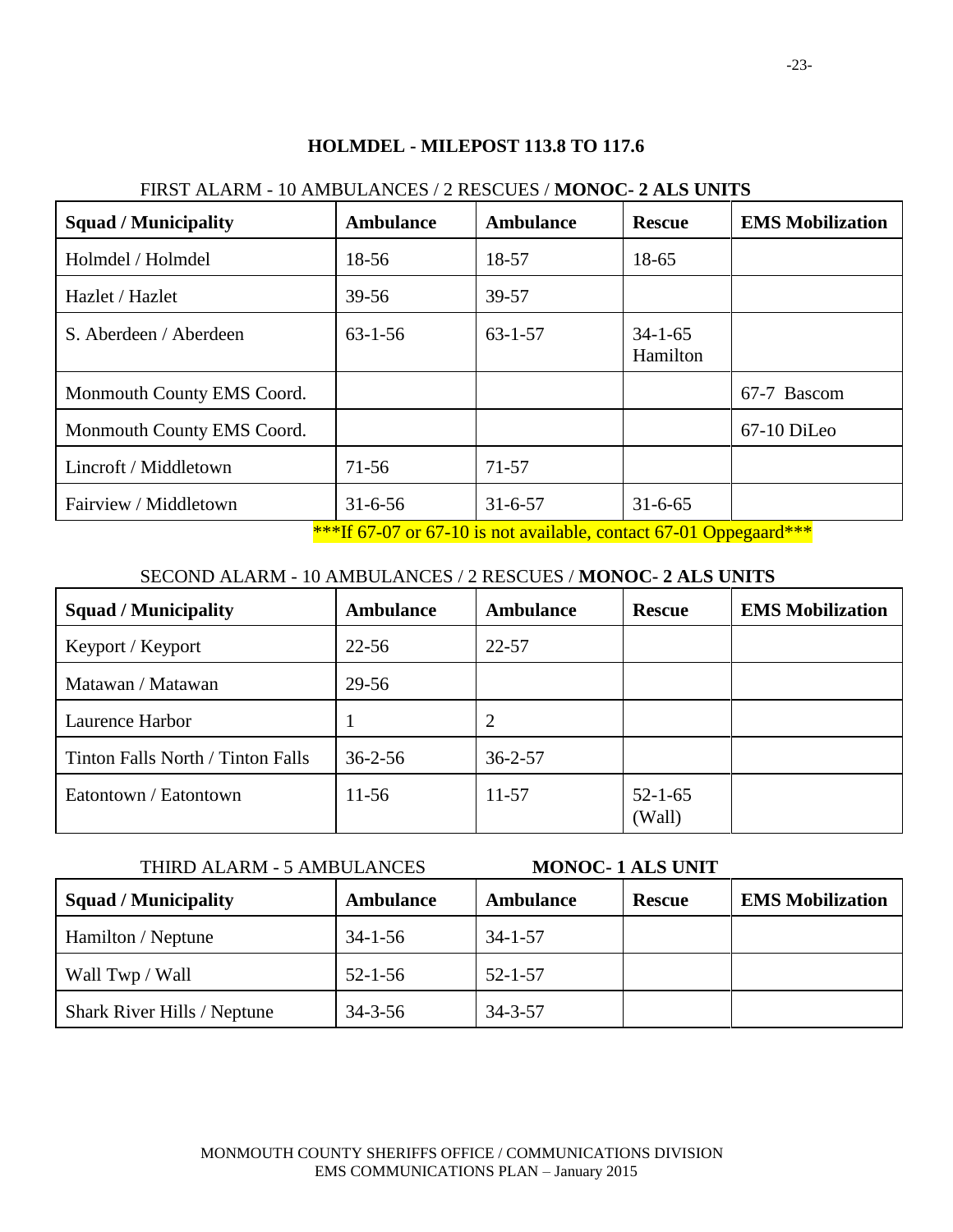## **HAZLET - MILEPOST 117.6 TO 118.6** FIRST ALARM - 10 AMBULANCES / 2 RESCUES / **MONOC- 2 ALS UNITS** Squad / Municipality **Ambulance Ambulance Rescue EMS** Mobilization Hazlet / Hazlet 1 39-56 39-57 39-65 Keyport / Keyport 22-56 22-57 Aberdeen / Aberdeen 163-2-56 63-2-56 Monmouth County EMS Coord. 
<br> **EXECUTE:** 
1 67-7 Bascom Monmouth County EMS Coord. <br>
1 67-10 DiLeo Holmdel / Holmdel 18-56 18-57 18-65 Lincroft / Middletown 71-56 71-57

\*\*\*If 67-07 or 67-10 is not available, contact 67-01 Oppegaard\*\*\*

#### SECOND ALARM - 10 AMBULANCES / 2 RESCUES / **MONOC- 2 ALS UNITS**

| <b>Squad / Municipality</b>       | <b>Ambulance</b> | <b>Ambulance</b> | <b>Rescue</b> | <b>EMS Mobilization</b> |
|-----------------------------------|------------------|------------------|---------------|-------------------------|
| Fairview / Middletown             | $31 - 6 - 56$    | $31 - 6 - 57$    | $31 - 6 - 65$ |                         |
| Matawan / Matawan                 | 29-56            | 29-57            |               |                         |
| Laurence Harbor                   |                  | 2                |               |                         |
| Tinton Falls North / Tinton Falls | $36 - 1 - 56$    | $36 - 1 - 57$    |               |                         |
| Hamilton / Neptune                | $34 - 1 - 56$    | $34 - 1 - 57$    |               |                         |

| <b>Squad / Municipality</b>        | Ambulance     | Ambulance     | <b>Rescue</b> | <b>EMS</b> Mobilization |
|------------------------------------|---------------|---------------|---------------|-------------------------|
| Eatontown / Eatontown              | $11-56$       | $11 - 57$     |               |                         |
| Wall Twp / Wall                    | $52 - 1 - 56$ | $52 - 1 - 57$ |               |                         |
| <b>Shark River Hills / Neptune</b> | $34 - 3 - 56$ | $34 - 3 - 57$ |               |                         |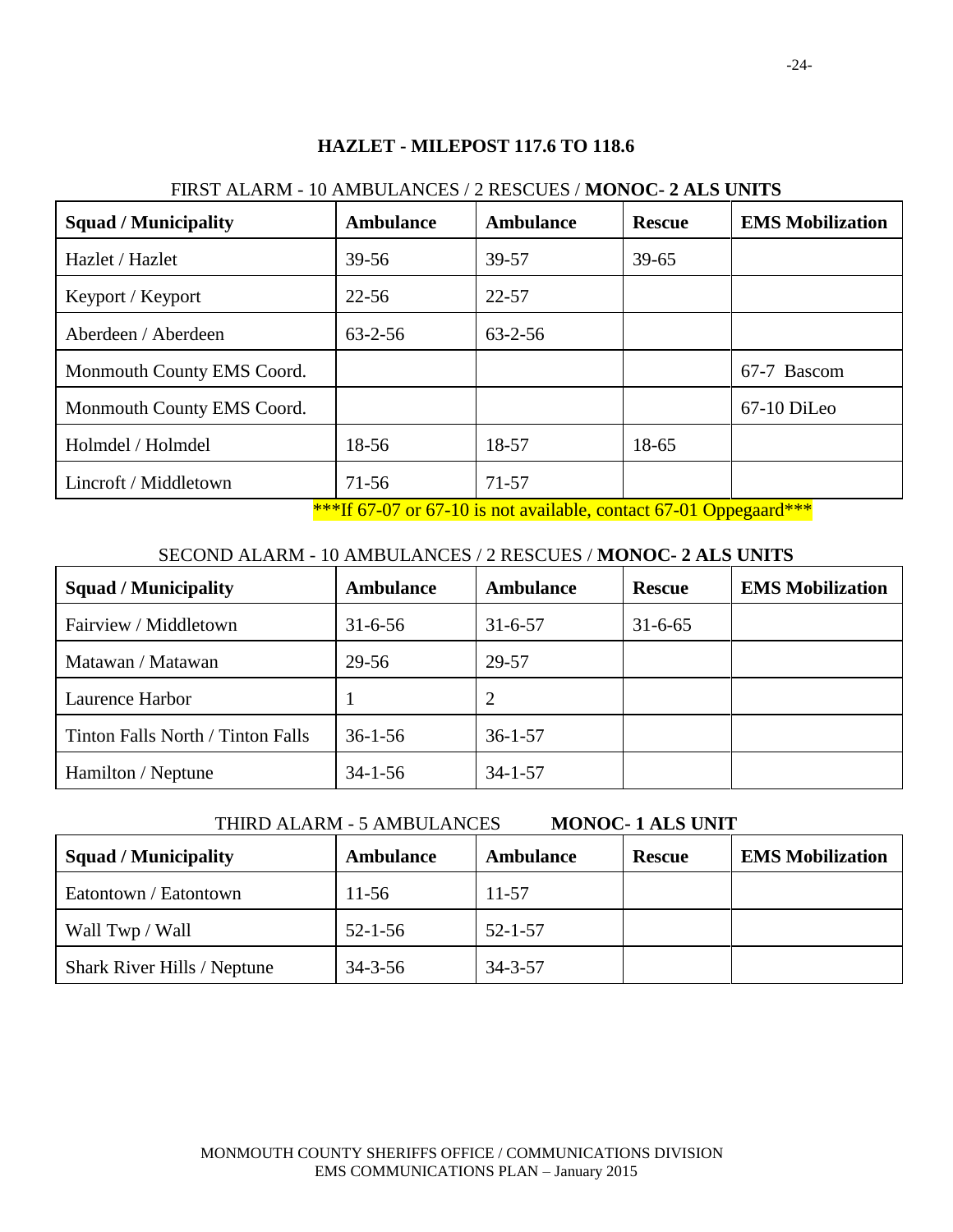### Squad / Municipality **Ambulance Ambulance Rescue EMS** Mobilization S. Aberdeen / Aberdeen 163-1-56 163-1-57 39-65 (Hazlet) Aberdeen / Aberdeen 163-2-56 63-2-56 Matawan / Matawan 29-56 29-57 Monmouth County EMS Coord. <br>
167-7 Bascom Monmouth County EMS Coord. (a) a coorder that is a set of  $\sim$  67-10 DiLeo Laurence Harbor 1 2 Hazlet / Hazlet 18-65 139-56 39-57 18-65 (Holmdel)

#### **ABERDEEN - MILEPOST 118.6 TO 120.7**

#### FIRST ALARM - 10 AMBULANCES / 2 RESCUES / **MONOC- 2 ALS UNITS**

\*\*\*If 67-07 or 67-10 is not available, contact 67-01 Oppegaard\*\*\*

#### SECOND ALARM - 10 AMBULANCES / 2 RESCUES / **MONOC- 2 ALS UNITS**

| <b>Squad / Municipality</b>       | <b>Ambulance</b> | <b>Ambulance</b> | <b>Rescue</b>             | <b>EMS Mobilization</b> |
|-----------------------------------|------------------|------------------|---------------------------|-------------------------|
| Holmdel / Holmdel                 | 18-56            | 18-57            | $34 - 1 - 65$<br>Hamilton |                         |
| Lincroft / Middletown             | $71-56$          | $71 - 57$        |                           |                         |
| Fairview / Middletown             | $31 - 6 - 56$    | $31 - 6 - 57$    | $31 - 6 - 65$             |                         |
| Tinton Falls North / Tinton Falls | $36 - 1 - 56$    | $36 - 1 - 57$    |                           |                         |
| Eatontown / Eatontown             | $11-56$          | 11-57            |                           |                         |

| <b>Squad / Municipality</b>        | Ambulance     | Ambulance     | <b>Rescue</b> | <b>EMS Mobilization</b> |
|------------------------------------|---------------|---------------|---------------|-------------------------|
| Hamilton / Neptune                 | $34 - 1 - 56$ | $34 - 1 - 57$ |               |                         |
| Wall Twp / Wall                    | $52 - 1 - 56$ | $52 - 1 - 57$ |               |                         |
| <b>Shark River Hills / Neptune</b> | $34 - 3 - 56$ | $34 - 3 - 57$ |               |                         |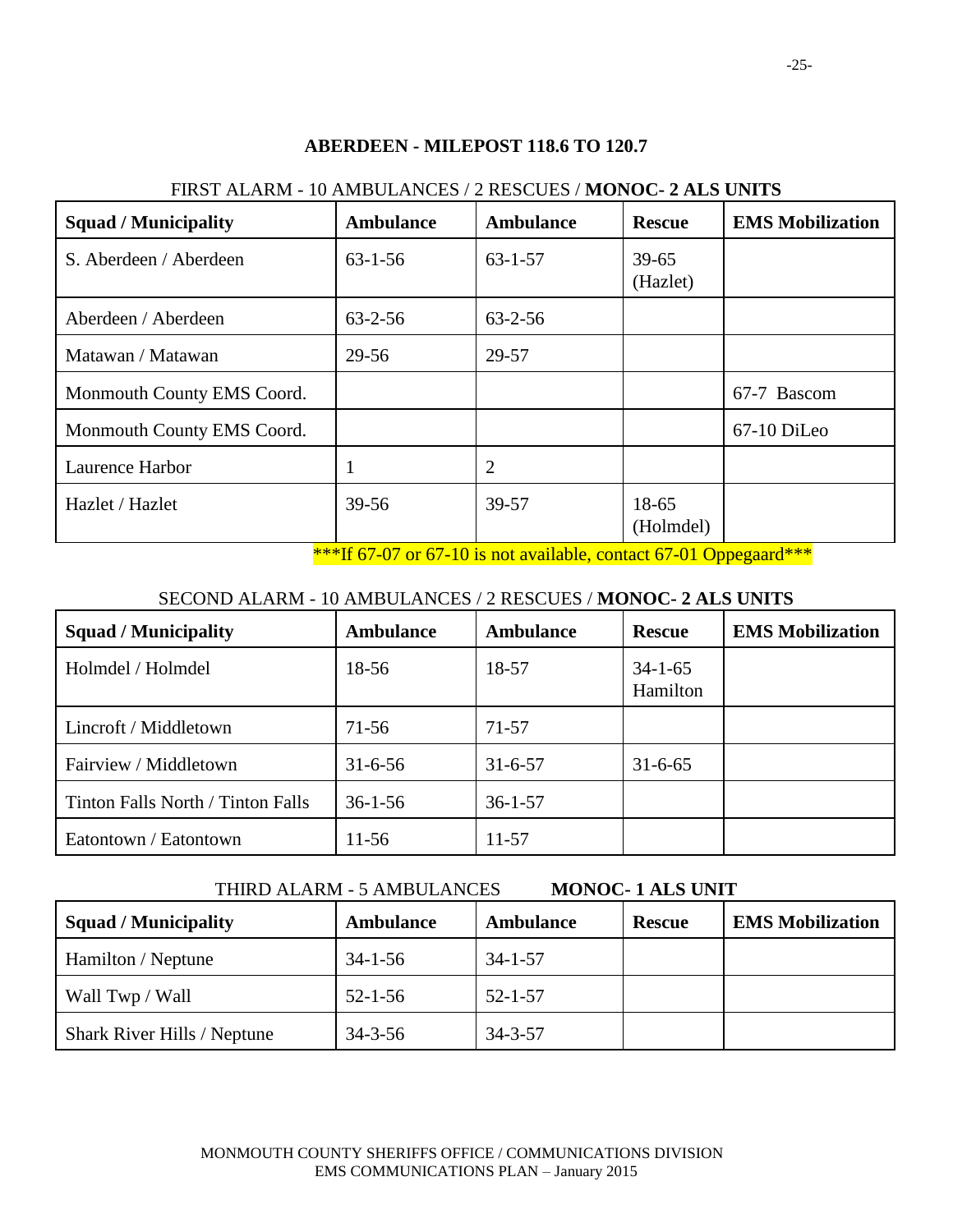#### EIVIS AINNEA #J<br><del>1999 Alexand</del>e **Monmouth County Office of Emergency Management Emergency Medical Services Strike Teams EMS ANNEX #3 Monmouth County Office of Emergency Management Emergency Medical Services Strike Teams**

Strike Teams are to be utilized for Mass Casualty Incidents or out of area mutual aid requests. Strike Teams are designed to respond from areas outside the regular mutual aid back up system.

Strike Teams should meet at a designated staging area near the community and respond as one unit to area which they have been assigned.

County EMS Coordinators must be advised when strike teams are utilized.

\* - Coverage station is to respond to headquarters of squad noted herein and to provide coverage to all squads included in committed strike team coverage area.

\*\* - Stand-by Squad will be dispatched to cover all calls in a coverage area.

Strike Teams are listed on following pages.

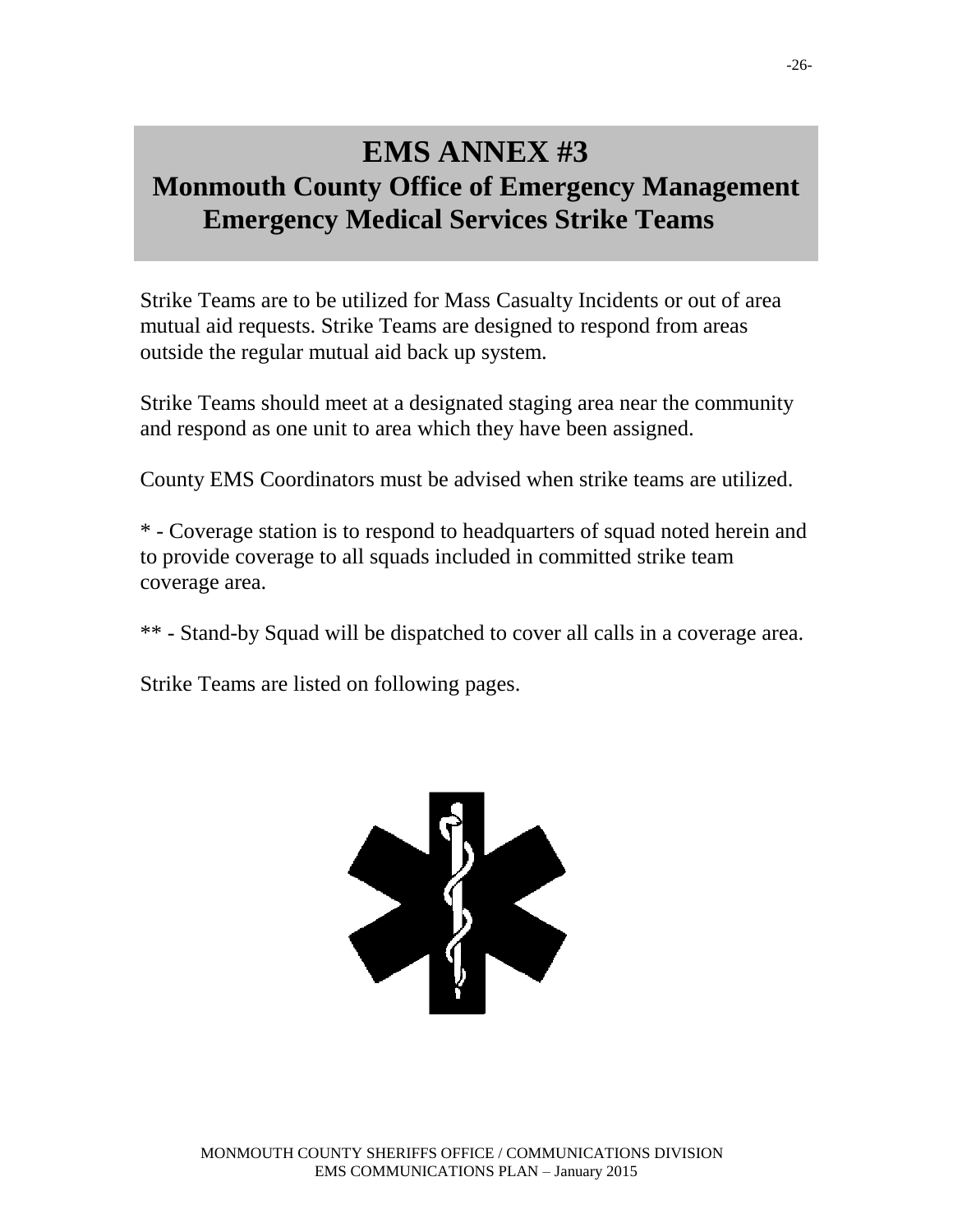|                        | <b>Strike Team #1</b> |                    | <b>Strike Team #2</b> |                        | <b>Strike Team #3</b> |                        | <b>Strike Team #4</b> |  |
|------------------------|-----------------------|--------------------|-----------------------|------------------------|-----------------------|------------------------|-----------------------|--|
| <b>Team Leader</b>     | 2750                  | <b>Team Leader</b> | 8750                  | <b>Team Leader</b>     | 5450                  | <b>Team Leader</b>     | 37250                 |  |
| Alternate              | 4850                  | Alternate          | 8650                  | Alternate              | 8850                  | Alternate              | 8150                  |  |
| Manasquan              | 2756                  | Belmar             | 8756                  | Ocean Grove            | 5456                  | Wanamassa              | 37256                 |  |
| Manasquan              | 2757                  | Belmar             | 8757                  | Ocean Grove            | 5457                  | Wanamassa              | 37257                 |  |
| <b>Spring Lake</b>     | 4856                  | Avon               | 8656                  | <b>Bradley Beach</b>   | 8856                  | Allenhurst             | 8156                  |  |
| <b>Spring Lake</b>     | 4857                  | Avon               | 8657                  | <b>Bradley Beach</b>   | 8857                  | Allenhurst             | 8157                  |  |
| <b>Brielle</b>         | 9956                  | Lake Como          | 4756                  | <b>Asbury Park</b>     | 8356                  | Deal                   | 6156                  |  |
|                        |                       |                    |                       |                        |                       |                        |                       |  |
| 52-22 @ 27-21<br>Cover |                       | $35 - 21$<br>Cover | @ 87-21               | 34-23 @ 54-21<br>Cover |                       | Cover 54-21 @<br>81-21 |                       |  |
| Stand By               | $52 - 21$             | Stand By           | $34 - 23$             | Stand By               | $34 - 21$             | Stand By               | 54-22                 |  |
| Mobilization           | 67-07                 | Mobilization       | 67-07                 | Mobilization           | 67-07                 | Mobilization           | 67-07                 |  |
| Mobilization           | $67-10$               | Mobilization       | $67-10$               | Mobilization           | $67-10$               | Mobilization           | 67-10                 |  |

#### \*\*\*If 67-07 or 67-10 is not available, contact 67-01 Oppegaard\*\*\*

| <b>Strike Team #5</b> | <b>Strike Team #6</b>   | <b>Strike Team #7</b> | <b>Strike Team #8</b> |  |
|-----------------------|-------------------------|-----------------------|-----------------------|--|
| <b>Team Leader</b>    | <b>Team Leader</b>      | <b>Team Leader</b>    | <b>Team Leader</b>    |  |
| 25150                 | 4250                    | 6450                  | 1150                  |  |
| 5350                  | 3350                    | 2350                  | 4550                  |  |
| Alternate             | Alternate               | Alternate             | Alternate             |  |
| Long Branch           | 4256                    | Red Bank              | Eatontown             |  |
| 25156                 | Rumson                  | 6456                  | 1156                  |  |
| Long Branch           | 4257                    | Red Bank              | 1157                  |  |
| 25157                 | Rumson                  | 6457                  | Eatontown             |  |
| W. Long Branch 5356   | Monmouth Beach 3356     | Little Silver<br>2356 | Shrewsbury<br>4556    |  |
| W. Long Branch 5357   | Monmouth Beach 3357     | Little Silver<br>2357 | Shrewsbury<br>4557    |  |
| Elberon               | Sea Bright              | Fair Haven            | 3856                  |  |
| 25256                 | 4356                    | 1356                  | Oceanport             |  |
|                       |                         |                       |                       |  |
| Cover 33-21 @ 25-21   | Cover 25-22 @ 33-21     | Cover $45-21$ @ 64-21 | Cover 36-21 @ 11-21   |  |
| 38-21                 | $25 - 21$               | Stand By              | Stand By              |  |
| Stand By              | Stand By                | $11-21$               | $36 - 22$             |  |
| Mobilization          | Mobilization            | Mobilization          | Mobilization          |  |
| 67-07                 | 67-07                   | 67-07                 | 67-07                 |  |
|                       | Mobilization<br>$67-10$ |                       |                       |  |

\*\*\*If 67-07 or 67-10 is not available, contact 67-01 Oppegaard\*\*\*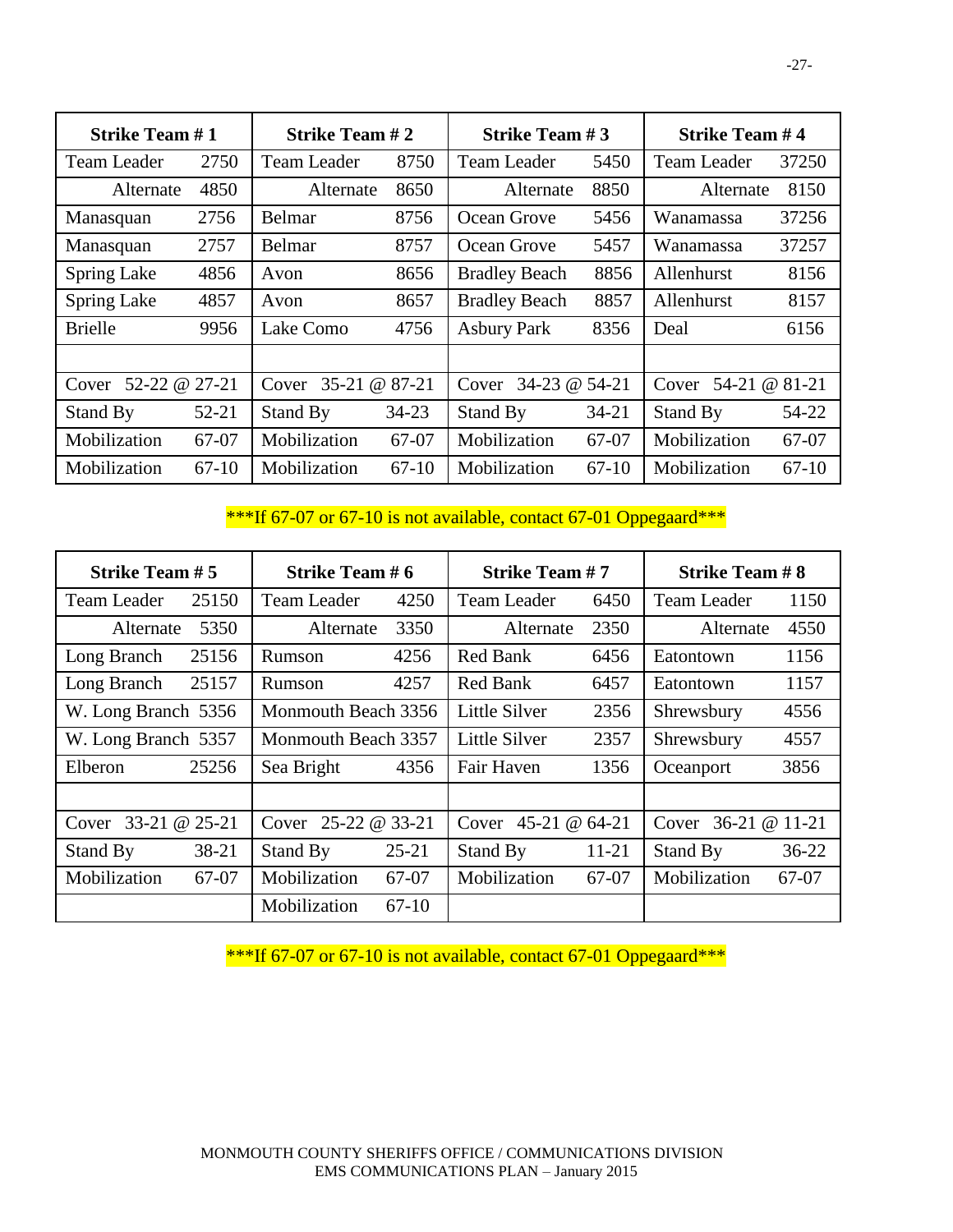| <b>Strike Team #9</b> |           | <b>Strike Team #10</b> |         | <b>Strike Team #11</b> |       | <b>Strike Team #12</b> |           |
|-----------------------|-----------|------------------------|---------|------------------------|-------|------------------------|-----------|
| <b>Team Leader</b>    | 52150     | <b>Team Leader</b>     | 34350   | <b>Team Leader</b>     | 37150 | <b>Team Leader</b>     | 19150     |
| Alternate 52250       |           | 34250<br>Alternate     |         | Alternate 36250        |       | Alternate              | 1550      |
| Wall Twsp             | 52156     | <b>Shark River</b>     | 34356   | <b>Oakhurst</b>        | 37156 | Howell                 | 19156     |
| Wall Twsp             | 52157     | <b>Shark River</b>     | 34357   | <b>Oakhurst</b>        | 37157 | Howell                 | 19157     |
| Wall Community 52258  |           | Neptune                | 34256   | Tinton Falls S         | 36256 | Freehold               | 1556      |
| Wall Community 52259  |           | Neptune                | 34257   | <b>Tinton Falls S</b>  | 36257 | Freehold               | 1557      |
| Ramtown               | 19256     | Neptune City           | 3556    | Hamilton               | 34156 | Farmingdale            | 1456      |
|                       |           |                        |         |                        |       |                        |           |
| Cover $34-21$ @ 52-21 |           | Cover 34-21 @ 34-23    |         | Cover 14-21 @ 36-22    |       | Cover 34-2 1 @ 93-1    |           |
| Stand By              | $34 - 23$ | Stand By               | $36-21$ | Stand By               | 19-21 | Stand By               | $34 - 23$ |
| Mobilization          | 67-07     | Mobilization           | 67-07   | Mobilization           | 67-07 | Mobilization           | 67-07     |
| Mobilization          | $67-10$   | Mobilization           | $67-10$ |                        |       |                        |           |

\*\*\*If 67-07 or 67-10 is not available, contact 67-01 Oppegaard\*\*\*

| <b>Strike Team #13</b> |         | <b>Strike Team #14</b> |           | <b>Strike Team #15</b> |           | <b>Strike Team #16</b> |       |
|------------------------|---------|------------------------|-----------|------------------------|-----------|------------------------|-------|
| Team Leader            | 2650    | Team Leader            | 1850      | <b>Team Leader</b>     | 2950      | <b>Team Leader</b>     | 3950  |
| Alternate 28150        |         | 8450<br>Alternate      |           | Alternate              | 63150     | Alternate              | 2250  |
| Eng-Manalapan          | 2656    | Holmdel                | 1856      | Matawan                | 2956      | Hazlet                 | 3956  |
| Eng-Manalapan          | 2657    | Holmdel                | 1857      | Matawan                | 2957      | Hazlet                 | 3957  |
| Marlboro               | 28156   | <b>Colts Neck</b>      | 8456      | South Aberdeen 63156   |           | Keyport                | 2256  |
| Marlboro               | 28157   | <b>Colts Neck</b>      | 8457      | South Aberdeen 63157   |           | Keansburg              | 2156  |
| Morganville            | 28356   | Lincroft               | 71156     | Aberdeen               | 63256     | <b>Union Beach</b>     | 6556  |
|                        |         |                        |           |                        |           |                        |       |
| 84-21 @ 26-21<br>Cover |         | Cover 26-21 @ 18-21    |           | Cover 65-21 @ 29-21    |           | Cover 29-21 @ 39-21    |       |
| Stand By               | 71-22   | Stand By               | $15 - 21$ | Stand By               | $22 - 21$ | Stand By               | 63-21 |
| Mobilization           | $67-07$ | Mobilization           | 67-07     | Mobilization           | 67-07     | Mobilization           | 67-07 |
|                        |         |                        |           |                        |           |                        |       |

\*\*\*If 67-07 or 67-10 is not available, contact 67-01 Oppegaard\*\*\*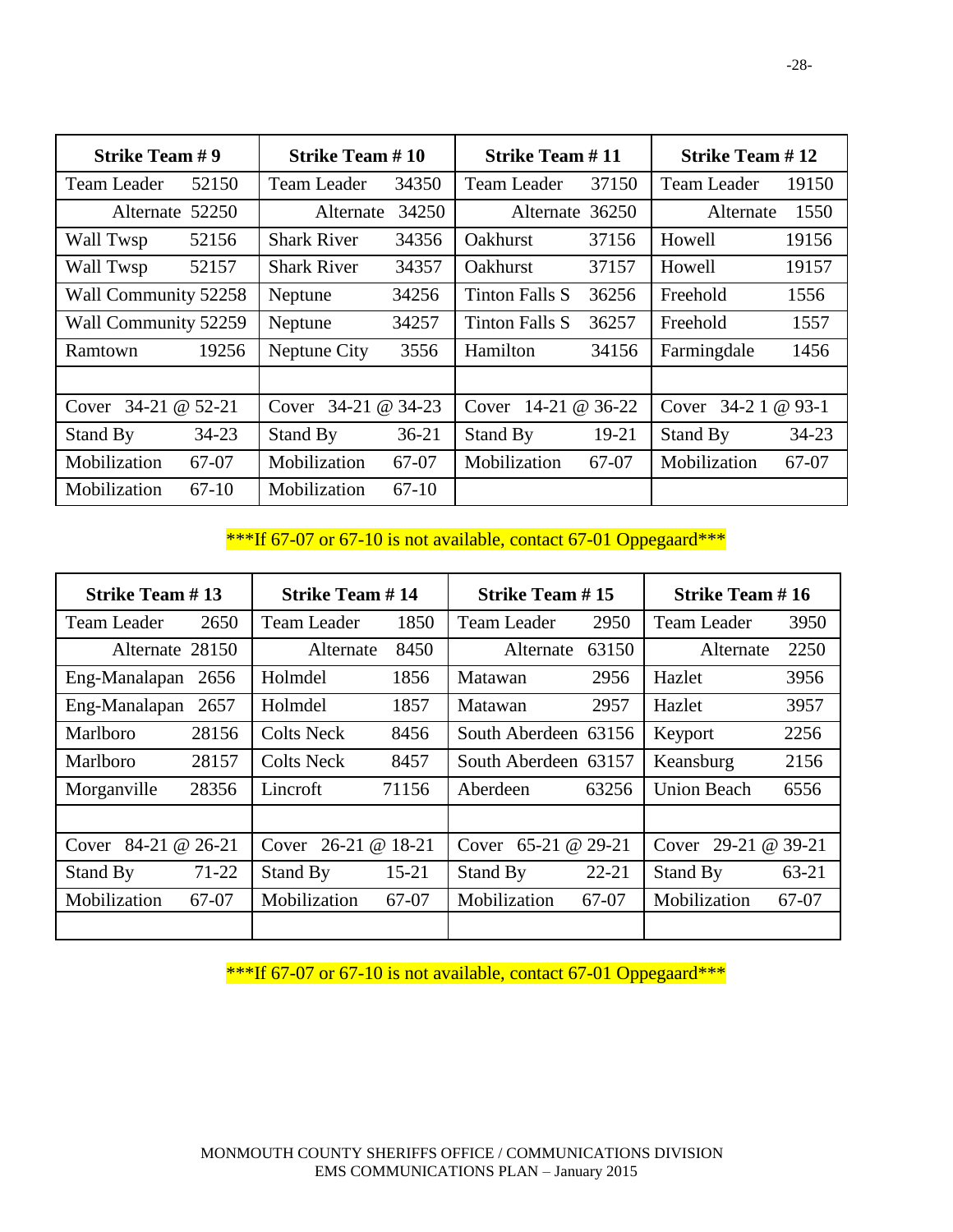| <b>Strike Team # 17</b> |       | <b>Strike Team # 18</b> |       |  |
|-------------------------|-------|-------------------------|-------|--|
| Team Leader             | 31650 | Team Leader             | 3250  |  |
| Alternate               | 31450 | Alternate               | 8250  |  |
| Fairview                | 31656 | Millstone               | 3256  |  |
| Middletown              | 31156 | Millstone               | 3257  |  |
| Leonardo                | 31456 | Allentown               | 8256  |  |
| Lincroft                | 71156 | Allentown               | 8265  |  |
| Highlands               | 1756  | Roosevelt               | 4156  |  |
|                         |       |                         | 19-21 |  |
| Cover $64-21$ @ 31-26   |       | Cover 19-21 @ 32-21     |       |  |
| Stand By                | 45-21 | Stand By                | 14-21 |  |
| Mobilization            | 67-07 | Mobilization            | 67-07 |  |
|                         |       |                         |       |  |

\*\*\*If 67-07 or 67-10 is not available, contact 67-01 Oppegaard\*\*\*

| Out of County Strike Team #1       | Out of County Strike Team #2    |
|------------------------------------|---------------------------------|
| $67-07/67-10$<br>Team Leader       | $67-07/67-10$<br>Team Leader    |
| Alternate 67-11/67-12              | Alternate 67-13/67-20           |
| <b>Shark River Hills First Aid</b> | <b>Hazlet First Aid</b>         |
| Wall First Aid and Rescue          | Holmdel First Aid               |
| Howell First Aid #1                | Middletown EMS                  |
| <b>Tinton Falls EMS South</b>      | Atlantic Highlands First Aid    |
| <b>Brielle First Aid</b>           | Englishtown-Manalapan First Aid |

| Out of County Strike Team #3 |  |
|------------------------------|--|
| 67-07/67-10<br>Team Leader   |  |
| Alternate 67-17/67-18        |  |
| Marlboro First Aid           |  |
| West Long Branch First Aid   |  |
| Oceanport First Aid          |  |
| Avon First Aid               |  |
| <b>Keyport First Aid</b>     |  |
|                              |  |

\*\*\*If 67-07 or 67-10 is not available, contact 67-01 Oppegaard\*\*\*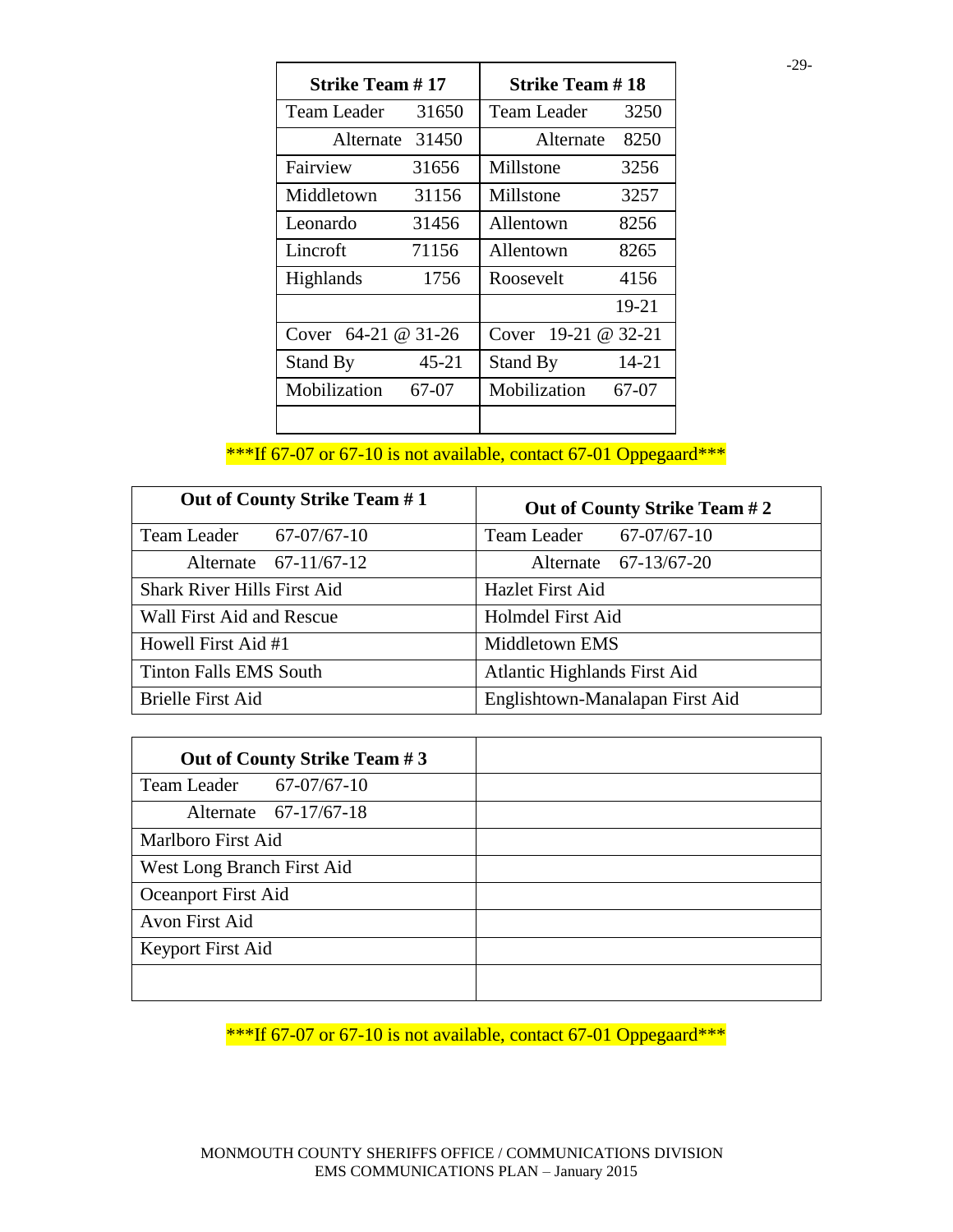#### **MONMOUTH COUNTY OFFICE OF EMERGENCY MANAGEMENT SPECIALIZED EMS RESOURCES**

#### MASS CASUALTY RESPONSE TRAILERS

| Wall Township First Aid<br>Keyport First Aid<br>Englishtown Manalapan First Aid<br><b>Atlantic Highlands First Aid</b><br><b>Oceanport First Aid</b>                | Unit ID $#$<br>95-MCT-1<br>95-MCT-2<br>95-MCT-3<br>95-MCT-4<br>95-MCT-5 |
|---------------------------------------------------------------------------------------------------------------------------------------------------------------------|-------------------------------------------------------------------------|
| <b>MASS CASUALTY RESPONSE VEHICLES</b>                                                                                                                              |                                                                         |
| <b>Atlantic Highlands First Aid</b><br>Wall Township First Aid                                                                                                      | MCR-1<br>MCR-2                                                          |
| MEDICAL AMBULANCE BUSES                                                                                                                                             |                                                                         |
| <b>Shark River Hills First Aid</b><br>Atlantic Highlands First Aid/Keyport First Aid                                                                                | $MAB-2$<br>$MAB-6$                                                      |
| REHABILITATION UNIT                                                                                                                                                 |                                                                         |
| Neptune Township OEM                                                                                                                                                | 95-SSU-1                                                                |
| <b>EMS SUPPORT UNIT</b>                                                                                                                                             |                                                                         |
| Neptune Township OEM                                                                                                                                                | 95-SSU-2                                                                |
| HOSPITAL SURGE CAPACITY TRAILERS                                                                                                                                    |                                                                         |
| <b>Jersey Shore Medical Center</b><br><b>Monmouth Medical Center</b><br><b>Riverview Hospital</b><br><b>Bayshore Hospital</b><br><b>Centra State Medical Center</b> | 95-SSU-3<br>95-SSU-4<br>95-SSU-5<br>95-SSU-6<br>95-SSU-7                |
| STAGING AREA MANAGEMENT UNITS                                                                                                                                       |                                                                         |
| <b>Shark River Hills First Aid-Monmouth</b><br><b>Hazlet First Aid Monmouth</b>                                                                                     | SAMT-1<br>SAMT-2                                                        |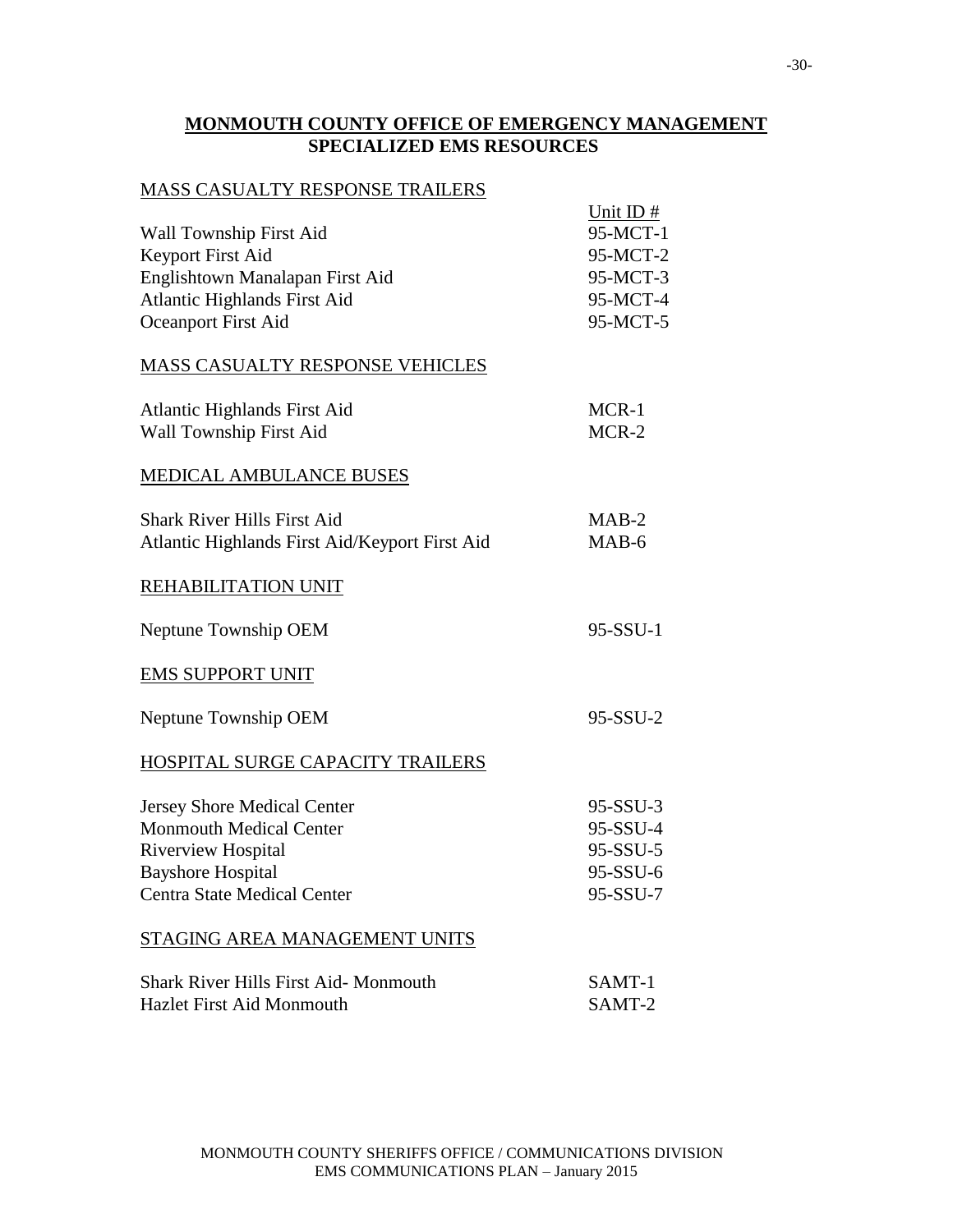### **TRAINING PRESENTATIONS**

A training presentation on this Communications Plan is available by the staff of the Monmouth County Sheriffs Office, Communications Center.

The presentation may be at your building, or at the county communications center, where a tour of the facilities may be included.

#### **MONMOUTH COUNTY SHERIFFS OFFICE EMS PRESENTATION P.O. BOX 1255 2000 KOZLOSKI RD. FREEHOLD NJ 07728**

**Scott R. Nielsen – Training Coordinator** 732-431-6400 Extension 1628



MONMOUTH COUNTY SHERIFFS OFFICE